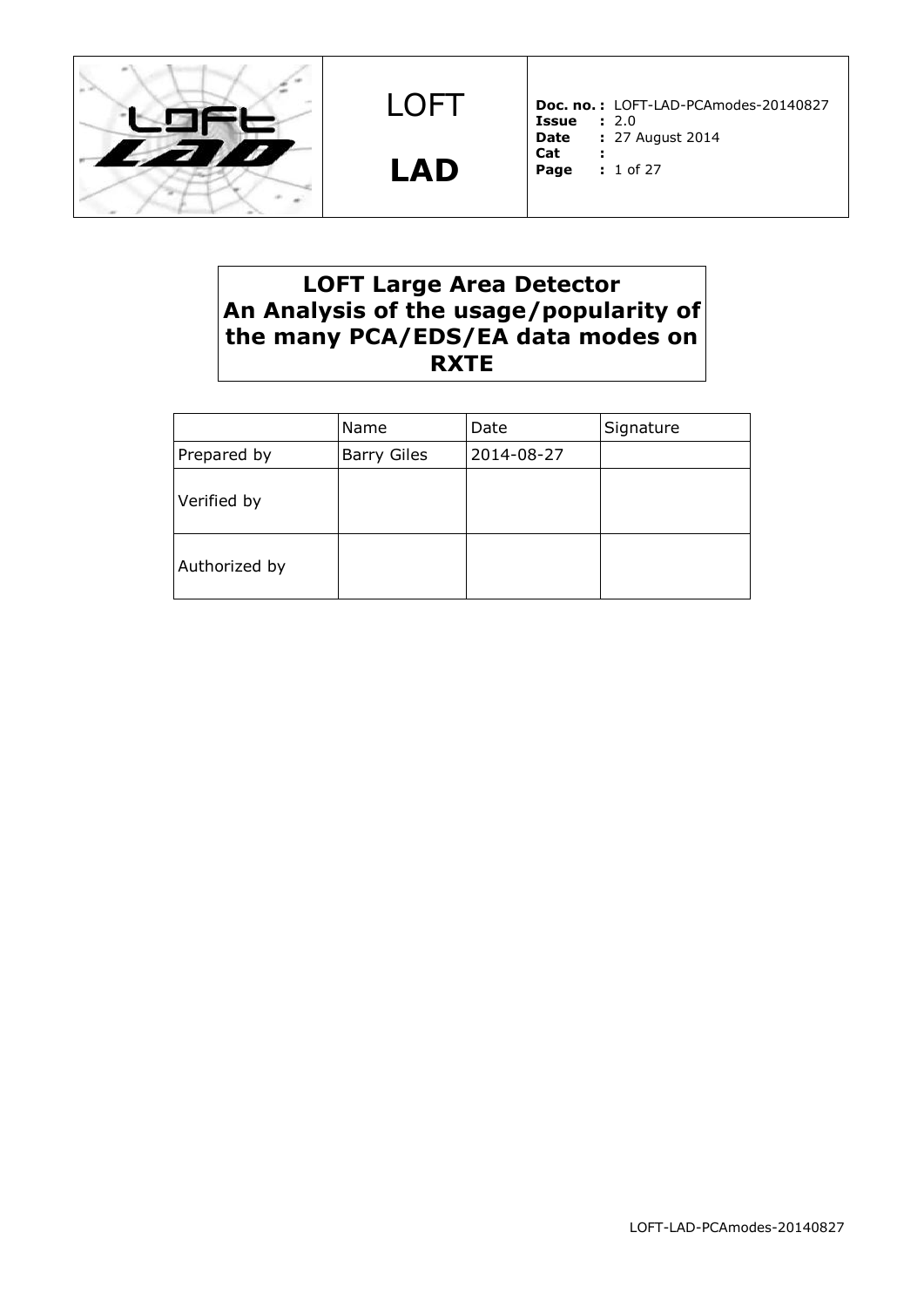

**LAD**

**Doc. no. :** LOFT-LAD-PCAmodes-20140827

- **Issue :** 2.0
- **Date :** 27 August 2014 **Cat :**
- **Pag**

| --  |             |  |
|-----|-------------|--|
| age | $: 2$ of 27 |  |

| <b>Document Change Record</b> |                |                 |                                     |  |  |
|-------------------------------|----------------|-----------------|-------------------------------------|--|--|
| Issue                         | Date           | Changed Section | Description of Change               |  |  |
|                               | 1 October 2013 | All             | First issue                         |  |  |
|                               |                |                 |                                     |  |  |
| $\mathcal{L}$                 | 27 August 2014 | All             | Small text changes                  |  |  |
|                               |                | All             | Changes to many data values in text |  |  |
|                               |                | Section 4.1     | Correct errors down Goodtime column |  |  |
|                               |                | Section 4.1     | Change to a smaller summary table   |  |  |
|                               |                | Appendix A      | Add full EA modes table to document |  |  |
|                               |                |                 |                                     |  |  |
|                               |                |                 |                                     |  |  |
|                               |                |                 |                                     |  |  |
|                               |                |                 |                                     |  |  |
|                               |                |                 |                                     |  |  |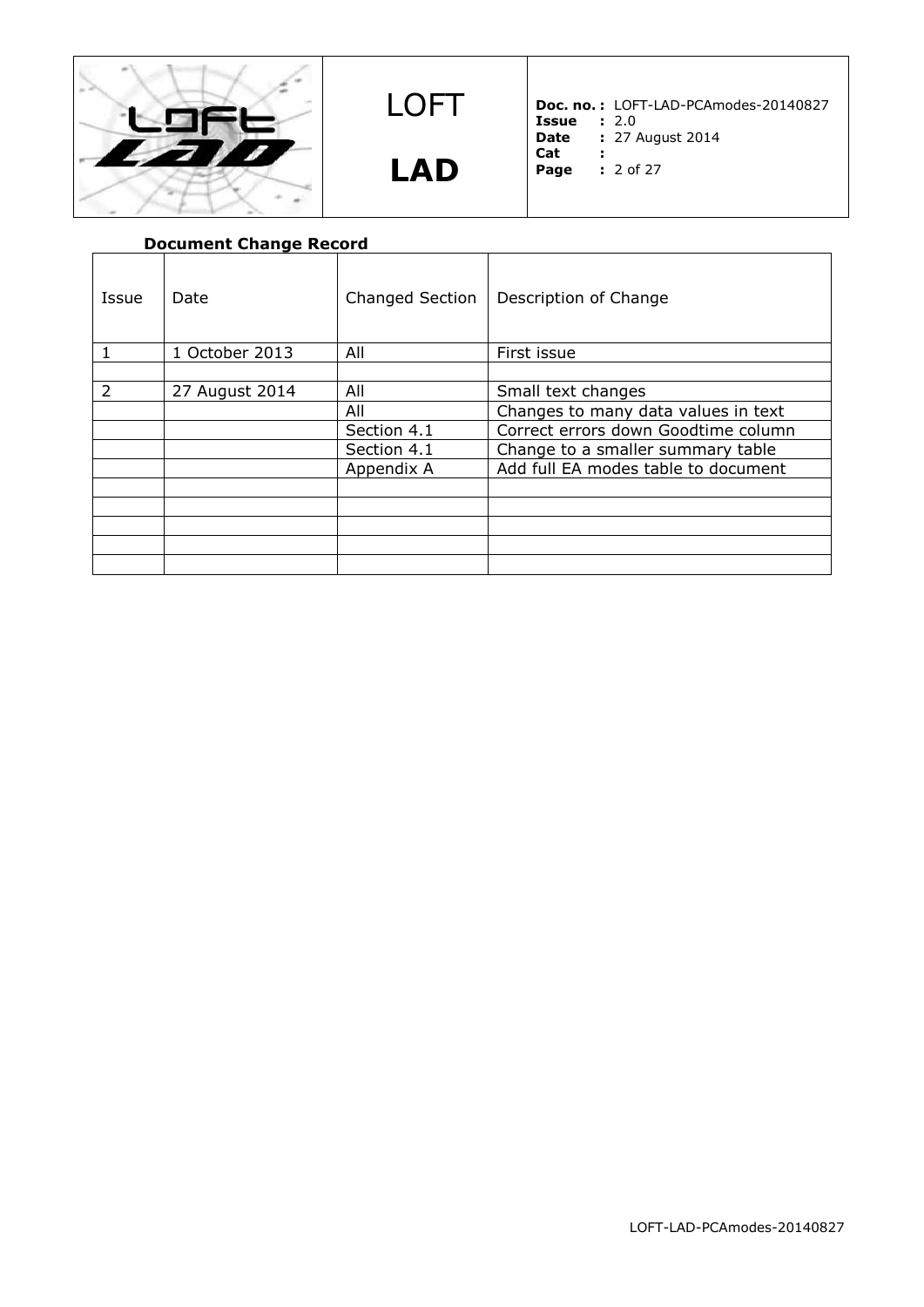

**LAD** 

**Doc. no.:** LOFT-LAD-PCAmodes-20140827<br> **Issue :** 2.0<br> **Date :** 27 August 2014<br> **Cat :** 2.0<br> **Cat :** 2.0<br> **Cat :** 

- 
- **Page : 3 of 27** 
	-

# **Table of content**

| 1                                                                                                                                           |                                                                    |
|---------------------------------------------------------------------------------------------------------------------------------------------|--------------------------------------------------------------------|
| 1.1                                                                                                                                         |                                                                    |
| 2                                                                                                                                           |                                                                    |
| 2.1<br>2.2<br>2.3<br>2.4<br>2.5                                                                                                             |                                                                    |
| з                                                                                                                                           |                                                                    |
| 3.1<br>3.2<br>3.3<br>3.4<br>3.5<br>3.6<br>3.7<br>3.8<br>3.9<br>3.10<br>3.11<br>3.12<br>3.13<br>3.14<br>3.15<br>3.16<br>3.17<br>3.18<br>3.19 |                                                                    |
| 4                                                                                                                                           |                                                                    |
| 4.1                                                                                                                                         | Summary of main EA modes used ( > 2 % Standard mode 1 Goodtime) 15 |
| 5                                                                                                                                           |                                                                    |
| 6                                                                                                                                           |                                                                    |
| 7                                                                                                                                           |                                                                    |
| 8                                                                                                                                           |                                                                    |
|                                                                                                                                             | <b>Appendix A</b>                                                  |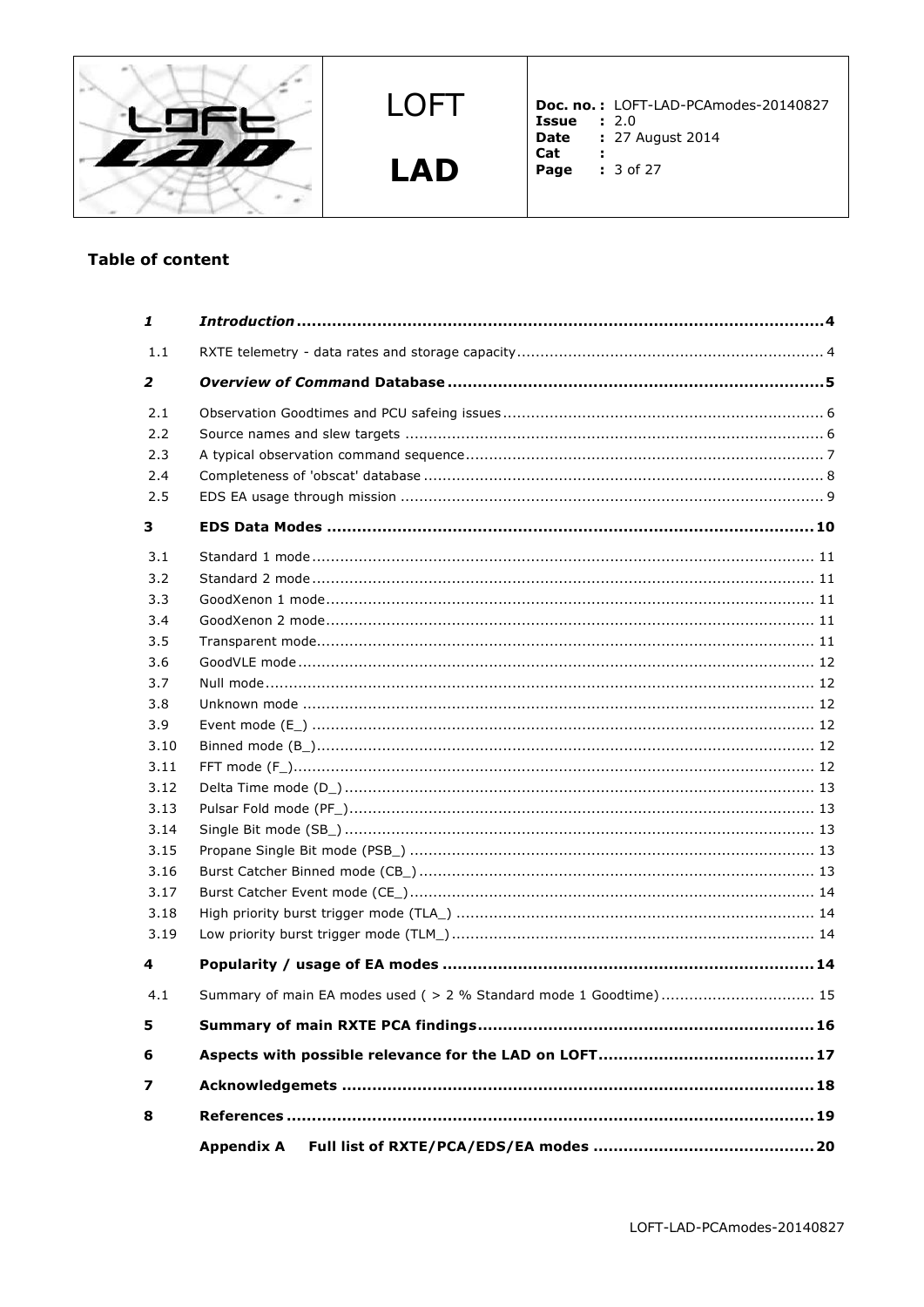

# **1 Introduction**

The NASA Rossi X-ray Timing Explorer (RXTE) (Bradt et al., 1990) mission which flew from late 1995 to early 2012 became one of NASA's longest running astrophysics missions. RXTE contained 3 complimentary experiments - the Proportional Counter Array (PCA) provided by the Goddard Space Flight Center (GSFC), the High Energy X-ray Timing Experiment (HEXTE) provided by The University of California at San Diego (UCSD) and the All Sky Monitor (ASM) provided by the Massachusetts Institute of Technology (MIT). The large area, high time resolution, PCA provides the 'bench-mark' for many aspects of the Large Area Detector (LAD) experiment proposed on the ESA LOFT mission.

The PCA comprised 5 notionally identical Proportional Counter Unit (PCU) detectors. These detectors were comprehensively described, particularly the calibration aspects, in Jahoda et al. (2006) (and references therein). Only a few of these details are directly relevant to the study reported here. The scientific data from the PCA (ignoring housekeeping, health & safety and commanding) was all produced by a single additional box known as the Experiment Data System (EDS). This box was also provided by MIT and although operated and monitored as a separate device by the MIT team was, for scientific purposes, effectively part of the PCA and was routinely operated by the staff of the Science Operation Facility (SOF) at GSFC. The Guest Observer Facility (GOF), also at GSFC, ran the proposal rounds and generated the final package of FITS format data files delivered to a successful Principal Investigator (PI) once their observations had been executed. The PI then had one year's priority on the data before it became public.

The EDS had many operating modes which a PI could select to optimise the use of the data from the PCA and ensure that they got the required information back to the ground, particularly for the brighter X-ray sources. The types of operating modes available and the frequency or 'popularity' of their use form the subject of this report. This information may serve as a guide to the suitable data modes for inclusion with the LAD experiment on LOFT since this will essentially be observing the same set of target sources. Such follow-on observations by the LAD will have a  $\sim$ 16x increase in area (compared to the whole PCA) with corresponding increase in detected count rate and telemetry loading, much better energy resolution and more PHA channels.

### **1.1 RXTE telemetry - data rates and storage capacity**

RXTE was planned with a mean telemetry rate dictated by the allowed links through the NASA Tracking and Data Relay Satellite (TDRS). It was also one of the early spacecraft to have a solid state recorder system rather than a tape recorder. This on-board store was 800 Mbit in size but only a certain fraction of it, on a mean rate basis, was available to the PCA/EDS. The details of the strategy used to record tracks and dump information to the ground is outside the scope of this document. The detector area of the PCA and known Xray source intensities indicated that there was insufficient capacity to store all generated data on board so some form of data compression was required, particularly for the brightest targets. The EDS was designed to run various processing modes, or pairs of modes, to achieve this reduction in bit rate consistent, where possible, with the PI's science requirements.

A crucial parameter for any such buffer store is the ratio of input data rate (from the PCA/EDS) to the output rate (telemetry dumps to ground). All the EDS modes were scoped to a fully functioning PCA and the TDRS availability as agreed with NASA prior to launch. The EDS did not perform data compression as such but attempted to efficiently optimise the use of the available telemetry rate. Two factors then made this compression less important over time.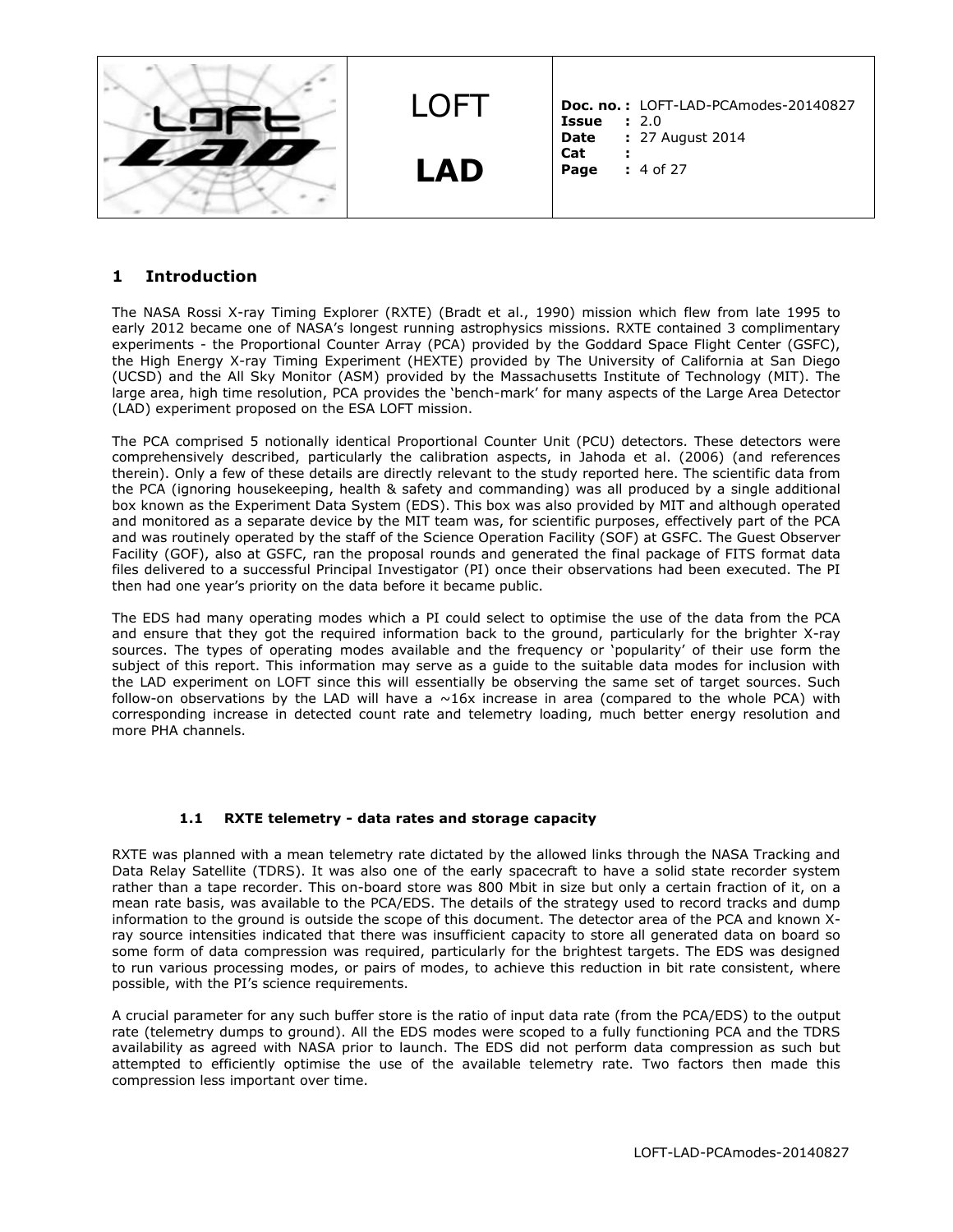LOFT **LAD Doc. no. :** LOFT-LAD-PCAmodes-20140827 **Issue :** 2.0<br>**Date :** 27 / **Date :** 27 August 2014 **Cat : Page :** 5 of 27

Firstly, the on-going noise issues with increasing numbers of PCU's (PCU 3 & 4 in March 1996, PCU 1 in March 1999 and PCU 0 in April 2006) resulted in numbers of them being 'rested' when maximum PCA area was judged to be non-essential to the scientific goals of PI proposals. Less area naturally translated into lower mean count rates than originally envisaged. Secondly, and in particular, the failure of one of the two on-board transponders in September 1999 resulted in a re-negotiation with NASA of the TDRS availability. This led to a 10-20 times increase in throughput and telemetry was not a major constraint from then onwards.

# **2 Overview of command database**

All the information required for this study is contained in the vast number of commands sent to RXTE during its ~16 year mission. The commanding for RXTE was based initially on Daily Activity Plans (DAP's) which developed into Weekly Activity Plans (WAP's). These human readable ASCII text files followed a rather rigidly defined structure as they were then translated to the machine readable versions which were actually sent through the command system to the spacecraft. Each observation specification was packaged between an observation Start time line and an observation End time line. The intermediate lines contained the following in order, if present – PI (name), SOURCE (name), TARGET (position), EDS (modes 1-6), HEXTE (commands), EVENTS (slews, SAA passes, Earth occultations), DCFS (some HEXTE commands), MACROS (PCU's on/off, PCA\_VLE, PCA\_HRM), GOODTIME (set of good data times), TOTAL\_GT (sum of GOODTIME's), TDRS (command contacts). All times were expressed both in calendar/time mode and in Mission Elapsed Time (MET). MET is the elapsed time in seconds since the start of the clock some two years before launch (00:00 UT on January  $1^{st}$  1994). This early clock start date was chosen so that the test data acquired during integration and mission simulations was logged on the same database as the actual mission. A typical short observation command sequence is shown below in section 2.3.

The scheduling of observations from the accepted pool for each proposal cycle was a tricky juggling act to balance out many factors such as minimising slew times between targets and optimising the generated telemetry rates with weaker sources being interspersed between stronger ones to reduce the mean data rate. There was also the need to get through all the accepted proposals in each cycle with some targets having fixed constraints such as simultaneous coordinated observations at other wavelengths. The DAP's/WAP's can be downloaded on a daily or weekly basis from the RXTE web pages (see references). It is important to realise that the planned observation sequences were quite often not what actually happened due to the planned schedule being changed to accommodate the many Target Of Opportunity (TOO) observations that came up at short notice. These TOO observations were routinely fitted in once confidence in the RXTE Attitude Control System (ACS) was established. To minimise 'knock-on' effects the scheduling often attempted to quickly return to the established plan to minimise disruption and the previously scheduled 'bumped' observations were then slotted in at a later time.

The required 'as-flown' records were established by the various duty staff in the SOF who created a file for each day of the mission adding various comment lines where appropriate. These daily files are also available from the RXTE High Energy Astrophysics Science Archive Research Center (HEASARC) facility and are known as 'obscat' files (see references). Although referred to as daily files they do not actually stop and start at 00:00 hours since all observations within a single file are complete and the last one therefore rolls across the zero mark into the following 24 hour period. Unfortunately the obscat file observations do not contain any flag to indicate whether a target source was classified as extragalactic or not (i.e. 'weak' or 'strong' source).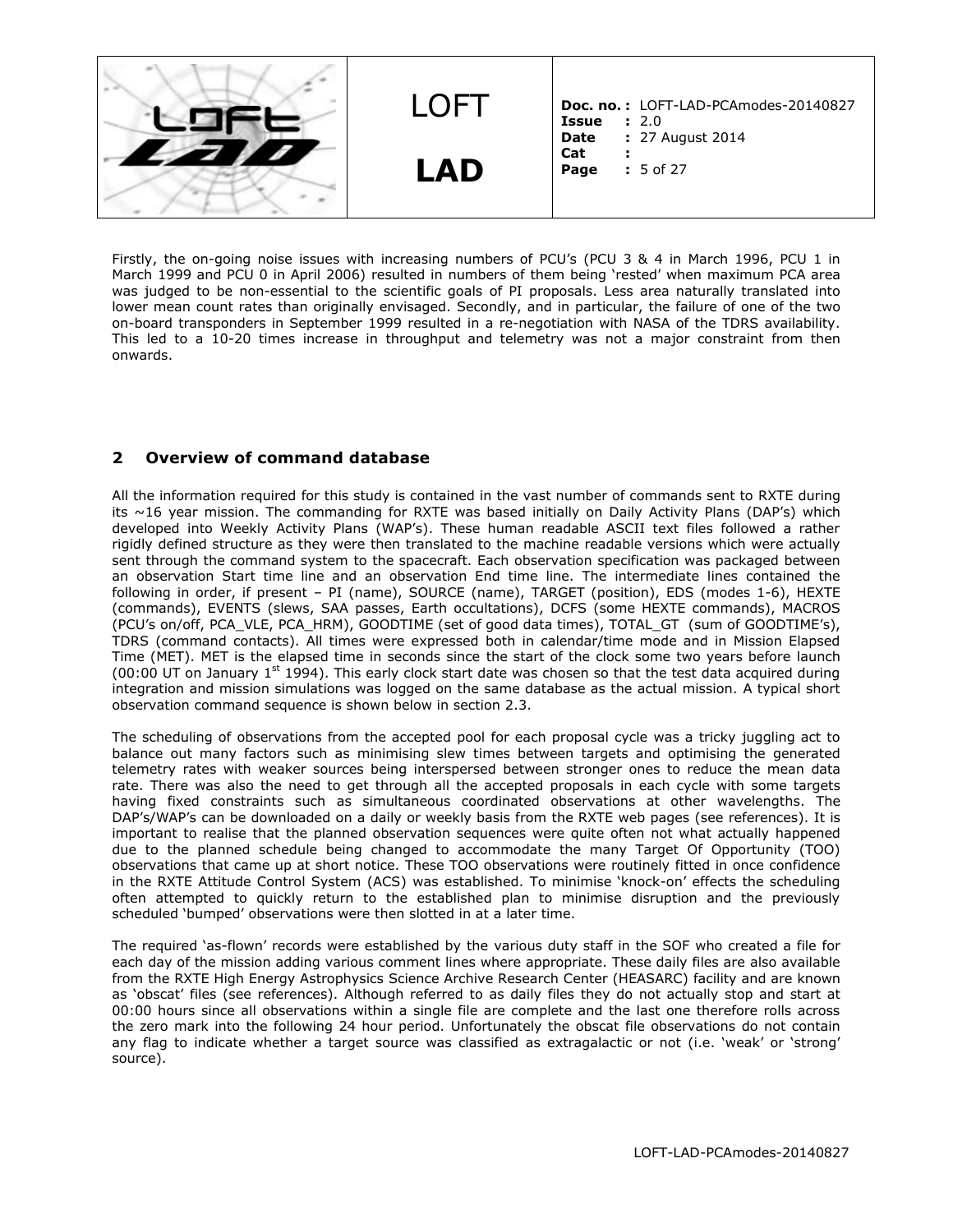

### **2.1 Observation Goodtimes and PCU safeing issues**

Outside the scope of this report, but worth mentioning here, is the fact that these files do not represent precisely the final 'good time' obtained on a particular target source. Once the various PCU detector noise problems emerged MACROS (not present in example at 2.3) were incorporated into the command load to rest specific detectors by turning them off and later, back on. Although this commanding information is also therefore in the obscat files this still ignores the fact that, potentially at any time, a PCU could be switched off by the on-board software device added to look for emerging noise and 'safe' a problem detector. The times of these turn-off events, though known, are not present in the obscat files. However, such triggers were exceedingly rare for PCU 2 (0-4 numbering system) throughout the mission so this study assumes that there is always at least one PCU operating for the indicated Goodtime intervals. In the latter stages of the mission even PCU 2 was 'rested' during long slews as a precautionary measure.

### **2.2 Source names and slew targets**

Source names usually reference the accepted name of a particular X-ray target but these can vary a little and so there is some redundancy of names when using strict character strings for name comparisons (trivial upper vs. lower case differences are easy to trap). The target names used were as shown on the accepted PI proposals. Since the previous and new target positions are known the system created the information lines 'start\_slew' and 'end\_slew' in the EVENTS list for new targets (as in 2.3). The 'start\_slew' commences at the beginning of the observation and based on the known slew performance of  $\sim$  6 deg./min (plus  $\sim$  500 sec. overhead per manoeuvre), RXTE would be on target by the 'end\_slew' time. This is when the first GOODTIME commences (as in 2.3) unless other EVENT list items preclude this. The important thing here is that slews were typically completed in a few minutes so any observations beginning with a slew to a new target are still mostly on target with a stationary attitude. Although not included in the Goodtime the slew data itself can be retrieved and has been used for a number of purposes.

In the obscat files (but not in the WAP's) the extension '\_Slew' was appended to the end of the source name when moving RXTE to a new target. Often, RXTE would move off to another target on completion of the observation sequence in which case the following observation would also have the `\_Slew' extension. Continuing observations of the same source would use the same target name but with the \_\_ Slew' extension dropped. Thus a catalogue of every observed target name usually has at least one ' Slew' version plus usually a matching non-slew version.

The above discussion refers to routine slews but on many occasions RXTE was commanded to slew more slowly using the RASTERS command, perhaps to scan a cross on the sky to determine the position of a new X-ray source or to perform raster scanning of a box on the sky such as the mapping campaign near the Galactic Centre. These files often have the '\_Slew' extension only for the first move to the target location and the various individual RASTERS specified within a single WAP observation are 'expanded' into separate observations in the corresponding obscat file. The use of such scanning data is more complex than for when RXTE was stationary. The extension 'S' was added to the Obs. ID for raster scans and the extension 'R' for raster grids.

In the final processing carried out by the RXTE GOF to generate FITS files for the PI's, the slew data was actually split in half to provide them with background data adjacent to their target source. The first half of the slew had the extension 'Z' added to the Obs. ID code (see 2.3) appropriate for the prior PI and was bundled with their set of files. The second half had the extension 'A' added to the Obs. ID and went to the following PI. All slew data were also acquired while running a particular event mode (E\_62US\_64M\_0\_1S\_L1R1) to provide a uniform 'slew database'. Although the slews took place relatively quickly this mode continued running for the whole duration of that particular observation. In addition to the S, R, Z and A extensions a further set exist (G, C, F, T, U, D, H, V, W) but will not be discussed here.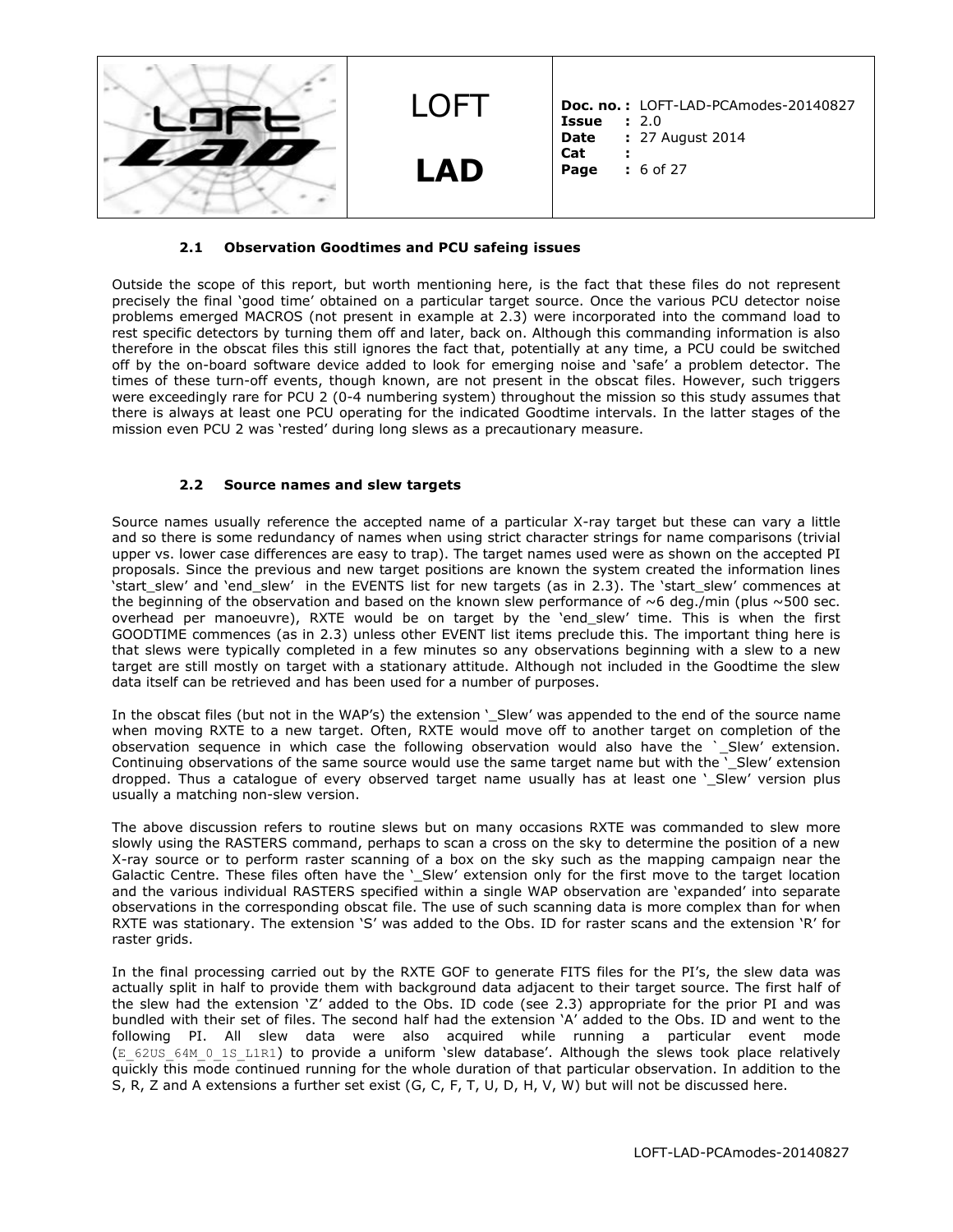

LOFT **LAD**

**Doc. no. :** LOFT-LAD-PCAmodes-20140827 **Issue :** 2.0<br>**Date :** 27 / **Date :** 27 August 2014 **Cat :**

**Page :** 7 of 27

The numbers of various slew type observations are tabulated below.

| Extension code | Type of motion          | Tot. No. Obs. |
|----------------|-------------------------|---------------|
|                | Slew after observation  | 99,738        |
|                | Slew before observation | 99.742        |
|                | Raster scan             | 37,298        |
|                | Raster grid             |               |

#### **2.3 A typical observation command sequence**

A typical short observation command sequence from the RXTE turn-on week in early 1996 is shown below. All 6 Event Analysers (EA's) in the EDS were always specified with those slots not actually being used or reserved as 'place-holders' denoted by the word 'Null'.

1996:001:23:44:00 000063157441 OBSERVATION 00004-01-01-00 START PI: KEITH JAHODA SOURCE: PRE-IOC\_ORIENTATION TARGET: RA=176.000000, DEC=22.000000 EDS: Null Null Null Standard1 Standard2 Null HEXTE: IDLE (LLDA=DEF, DWELLA=DEF, ROCKA=DEF) IDLE (LLDB=DEF, DWELLB=DEF, ROCKB=DEF) EVENTS: start\_slew 23:44:00 (000063157441) end\_slew 23:46:00 (000063157561) in\_saa 00:04:00 (000063158641) out\_saa 00:30:00 (000063160201) in\_saa 01:47:00 (000063164821) out saa 02:08:00 (000063166081) in\_saa 03:29:00 (000063170941) out saa 03:44:00 (000063171841) GOODTIME: 23:46:00 (000063157561) to 00:04:00 (000063158641) 00:30:00 (000063160201) to 01:47:00 (000063164821) 02:08:00 (000063166081) to 03:29:00 (000063170941) 03:44:00 (000063171841) to 12:07:00 (000063202021) 1996:002:12:07:00 000063202021 OBSERVATION 00004-01-01-00 END

Every observation had a unique identification number known as an Obs. ID. This number is in the first line of the command sequence and in the example above is the rather trivial case '00004-01-01-00'. The first part indicates that this is approved observation program #004 in round 00 [early 'In Orbit Checkout' (IOC) period]. Over the whole mission the PI proposal rounds ran from 1-16 (10 – 90, 91 – 96). The following numbers in the Obs. ID represent the target number (a PI could have multiple targets within their approved program) and an incrementing sequence number for the observations made of each particular target.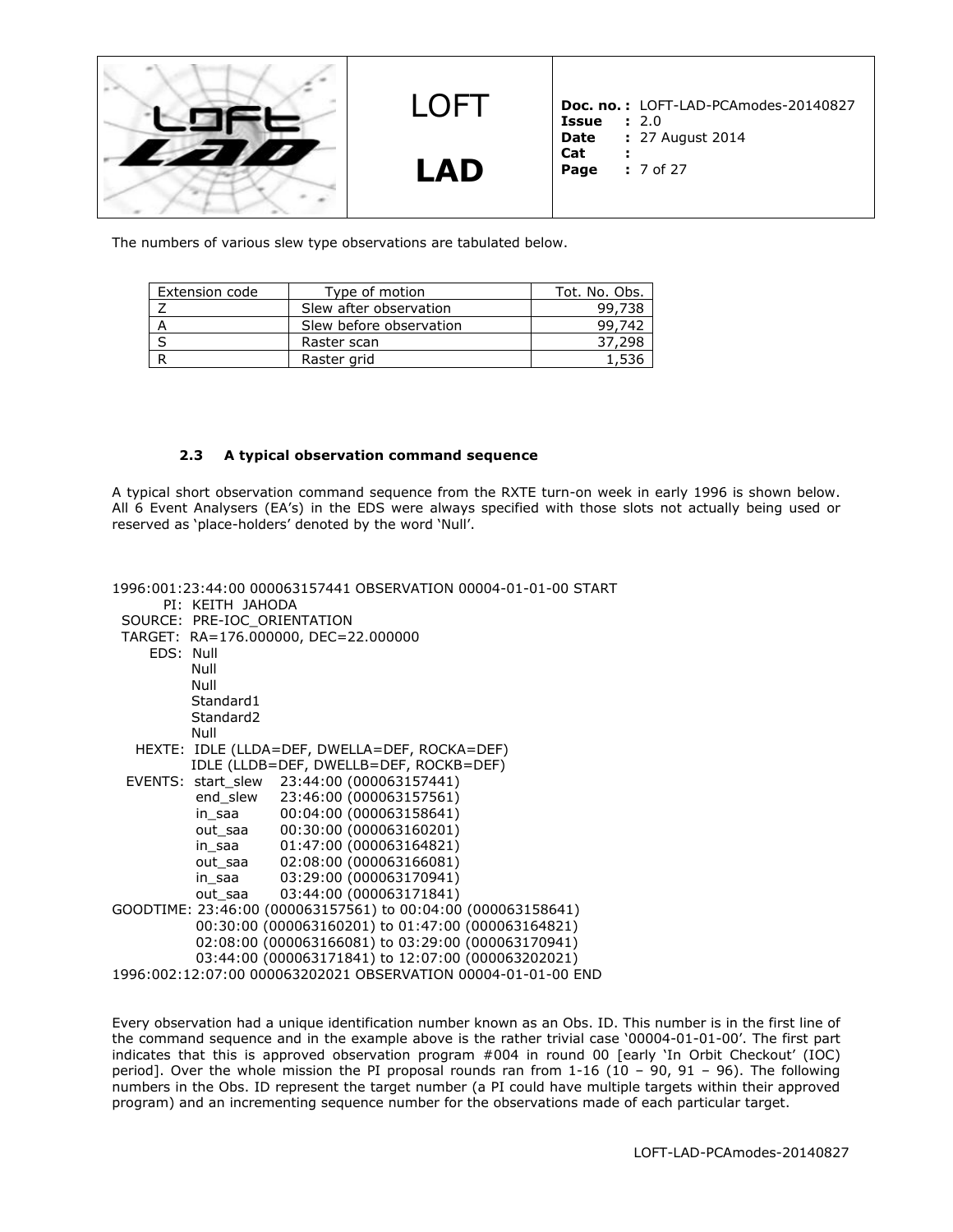

#### **2.4 Completeness of 'obscat' database**

The 5847 daily obscat file names in the HEASARC archive run from OCday00730 to OCday6578. The day number part of the file name is somewhat arbitrary but refers to the number of elapsed days since the start of the RXTE MET clock. This start time was chosen to be well before launch so that all the various integration tests were tagged and logged with a common reference time base. Since each individual observation sequence normally starts at the end time of the preceding observation and ends at the start time of the following observation this 'chain' of intervals can be summed and compared to the overall duration of the mission. This interval (last end time on last day minus first start time on first day) is 505,305,365 seconds according to the relevant MET's. The summation of the  $\sim$ 350,000 individual observations actually comes up 322,150 seconds short but this 'missing time' is largely accounted for by an initially unnoticed ACS failure on RXTE that occurred in 2001 on day 330. The result of this is that files OCday2887 (Tue, 27 Nov) and OCday2888 (Wed, 28 Nov) were never created and they are missing from the data base. The failure actually occurred towards the beginning of OCday2886 and RXTE then resumed routine observations towards the end of OCday2889 so this gap is actually 322,346 seconds long.

Small gaps occasionally occur when SOF staff have manually edited up the obscat files after changes occurred, such as execution of a TOO, and not made the end time of the preceding observation identical to the start time of the following one. Small positive gaps are not a problem since the Goodtimes recorded in the files are still valid. The  $\sim$  20 anomalies discovered (mostly trivial but one sizable negative gap) have been reported to the remnants of the RXTE team at GSFC and, at the time of writing, it is unclear if resources will allow any corrections to be made to the obscat files. The overall remaining discrepancy is less than 200 seconds and has been ignored in subsequent analysis. The ~570 occurrences of the EDS EA mode 'Unknown' have also been reported in a similar fashion. Almost all these occur in the first year of the mission.

The set of files covering the full RXTE mission contain:

| No. observation sequences                       | 346,843 |
|-------------------------------------------------|---------|
| No. observation sequences (with Slew extension) | 199,562 |
| No. discrete EDS modes                          | 346     |
| No. target names (with Slew extension ignored)  | 1,678   |

The numbers of discrete target and slew observations are based on unique character string comparisons and, as previously mentioned, there will be some redundancy in these totals which it was not necessary to remove for this particular analysis.

The EDS design and function is reported in various documents on the RXTE web pages. It is not proposed to describe in great detail here the complexities of the EDS design and function. The comprehensive and useful relevant documents (see references) are the two produced by the MIT team for the initial RXTE NASA Research Announcement (NRA) to help PI's select the most appropriate data modes when writing their formal proposals for observing time.

Very briefly, the EDS consisted of a system crate with 8 event analyser slots equally split into an A and B side for redundancy. One of the 4 EA's on each side was dedicated to running the ASM experiment leaving 3 available for the PCA experiment. Of the 6 available EA's, two were dedicated to running modes Standard1 and Standard2 leaving a total of 4 EA slots for the PI to specify operating modes to suit their planned observations. Exactly the same set of PCA data was delivered to all 6 EA slots, so any mode could run in any slot except for a single case. The pair of burst trigger and catcher modes, if selected, had to be run on the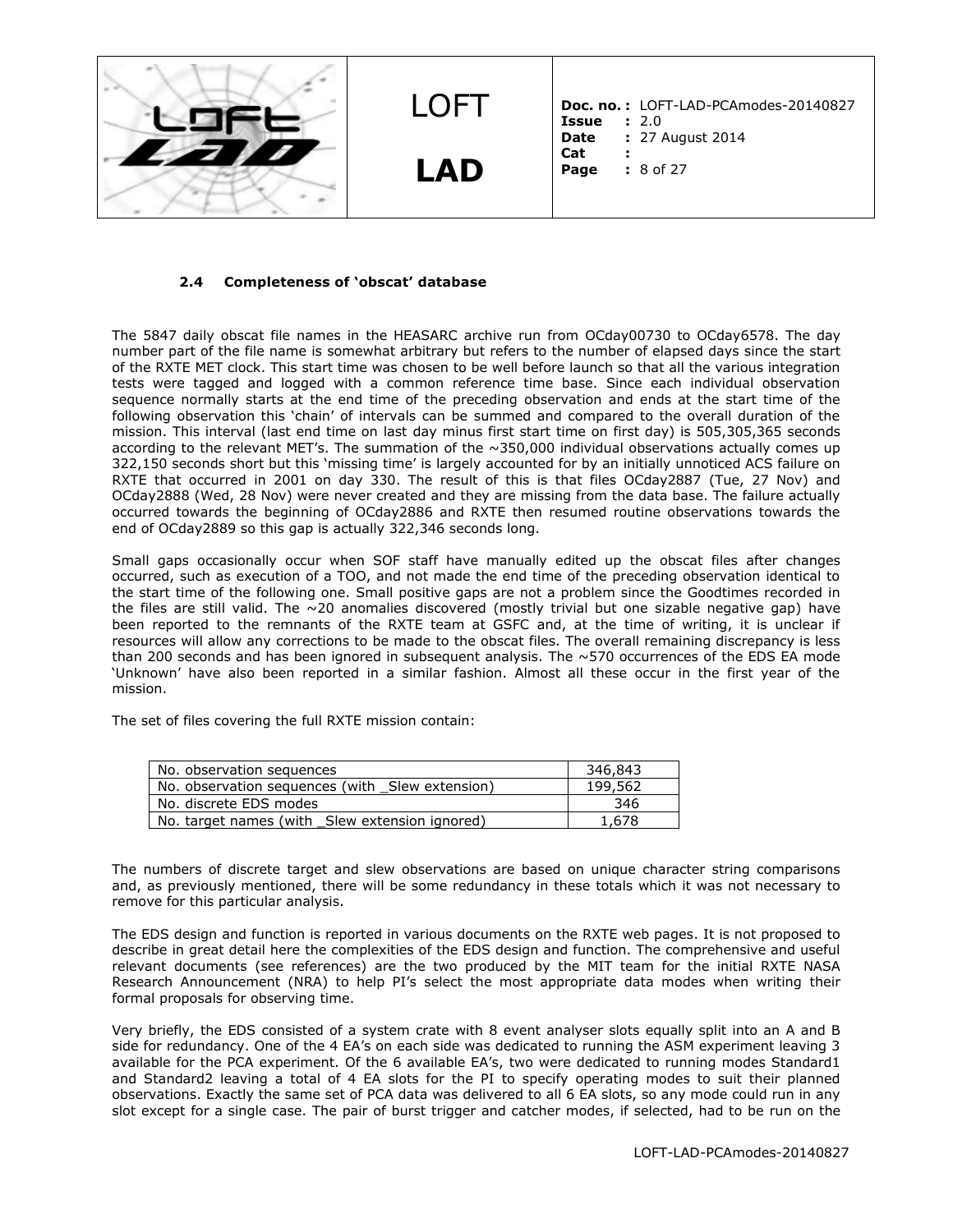

same A or B side. GoodXenon 1 & 2 could be split across sides, as could Standard 1 & 2, but these pairs were commonly grouped together on the same side. Standard 1 & 2, when running, were conventionally placed in slots 4 & 5. Particularly in the later stages of the mission, when SOF resources were becoming more limited, EA arrangements for the command loads were often created from earlier observations using a simple cut & paste editing process.

The full set of discrete EDS modes used are discussed in the following sections.

#### **2.5 EDS EA usage through mission**

With 6 possible EA slots it is interesting to look at the number of these that were actually selected for use during the whole ~16 year mission (**including IOC**). The following table illustrates this usage:

| No. of selected EA's |       |      |       |         | 4        |         |           | Total     |
|----------------------|-------|------|-------|---------|----------|---------|-----------|-----------|
|                      |       |      |       |         |          |         |           |           |
| No. Obs.             | 39    | 46   | 40    | 633     | 12,910   | 15,075  | 318,100   | 346,843   |
| % of total Obs.      | 0.01  | 0.01 | 0.01  | 0.18    | 3.72     | 4.35    | 91.71     | 100.0     |
|                      |       |      |       |         |          |         |           |           |
| Goodtime (ksec)      | 186.9 | 11.7 | 426.0 | 2,557.2 | 33,391.5 | 9,618.9 | 309,398.0 | 355,590.1 |
| % of total Goodtime  | 0.05  | 0.0  | 0.12  | 0.72    | 9.39     | 2.71    | 87.01     | 100.0     |

Reference to the RXTE NRA shows that PI's were encouraged to use all 6 available EA's and the Appendix 1 section of the document indicates the telemetry loading for each of the many observing modes available, for various source counting rates, so choices could be optimised. Clearly most PI's did select 6 EA's (or 4/5). Many smaller selections of EA's (0, 1, 2, or 3) fall within the first 4 weeks after launch (one week turn-on plus three week IOC). For this reason all the following analysis was restricted to day 29+ (OCday0758 onwards) since this will more accurately reflect the overall EA mode preferences of PI's during the mission.

Using only 4 EA's (Standard 1 & 2 plus GoodXenon 1 & 2 - see later) would seem an ideal choice for all the Extragalactic and weak source Galactic observations since this set provides ALL the information required for lower intensity targets. Extragalactic sources alone were expected to be observed for approximately half of the mission. Although many PI's selected modes for all EA slots there is no easy way of knowing their intention and what, if any, use was made of any 'extra' data formats. Only 3.7% of observations representing 9.4% of Goodtime actually used just 4 EA's. Using less than 4 EA's seems to make little sense but a few observations were conducted this way after the IOC period. Assessing PI choices is also confused by the SOF routinely adding low data overhead place-holder EA modes (see 3.6 and 3.12) even if the PI had only requested 4 modes to be used. This was to allow rapid real-time switching to a TOO target since the place-holder slot could be easily changed to a different mode that better suited the new target.

An important by-product of having multiple independent modes was the convincing demonstration that early observations of high frequency QPO phenomena existed in several modes and thus could not be artefacts of the data system.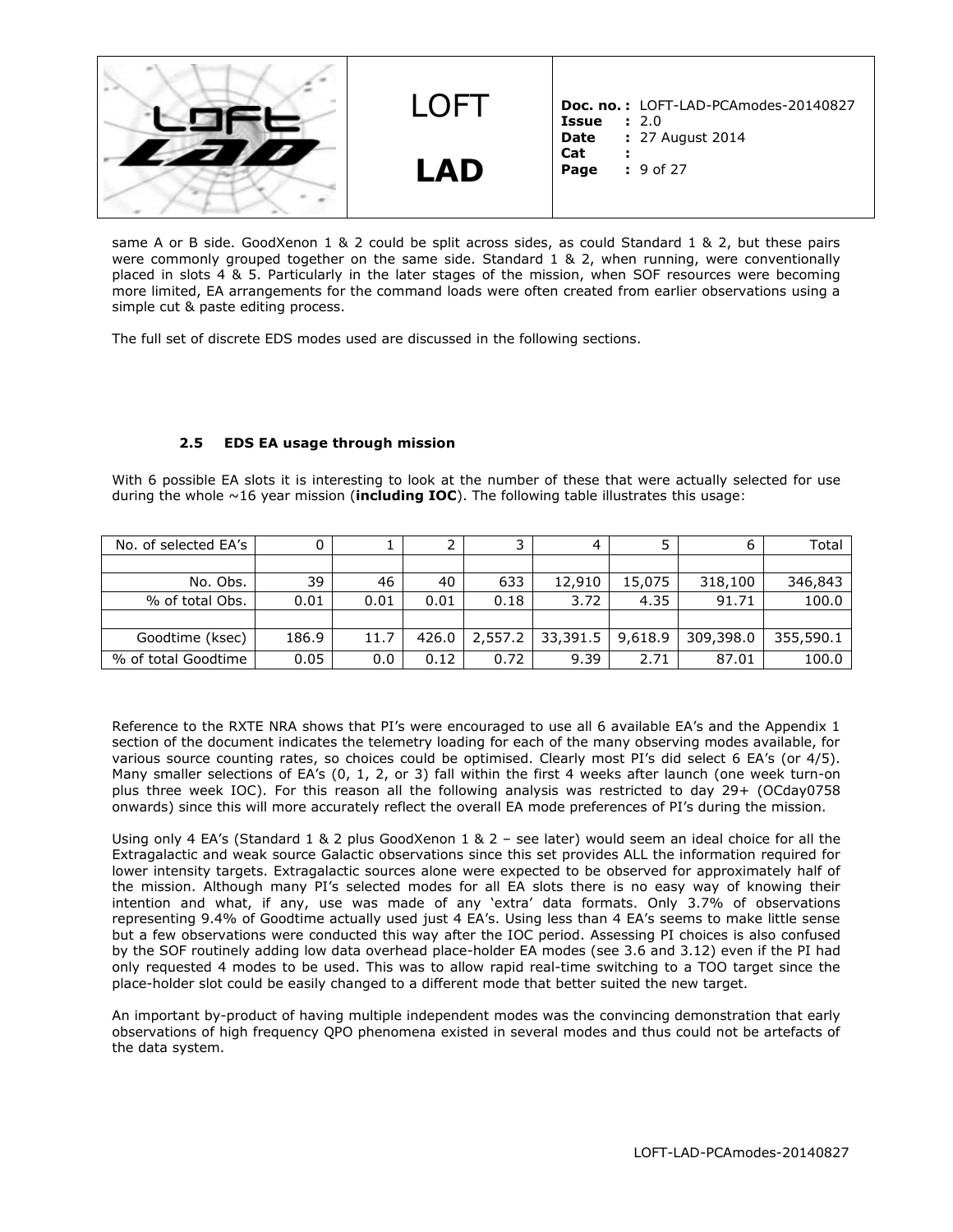| I OFT      | Doc. no.: LOFT-LAD-PCAmodes-20140827<br>: 2.0<br><b>Issue</b> |
|------------|---------------------------------------------------------------|
| <b>LAD</b> | : 27 August 2014<br>Date<br>Cat<br>Page<br>$: 10$ of 27       |

# **3 EDS data modes**

MIT developed the comprehensive set of EA modes well before launch, most of which were fully supported by the RXTE Guest Observer Facility (GOF) with corresponding FITS data files being provided to the PI's. Following launch a few extra modes were developed for special applications. More generally, the emerging PCU noise issues resulted in detector high voltages being lowered reducing the gain and corresponding keV-PHA relationship. This resulted in some new versions of existing modes but these were always identified with new mode names. Sco X-1 was a particular challenge, being by far the brightest X-ray source, with a significant probability of two events occurring within the 10 microsecond anticoincidence window for a PCU. This rate was routinely monitored in Standard 2 mode and was important for studies of the kHz QPO in Sco X-1.

Analysis of all the obscat files shows that 346 discrete EDS mode names were used throughout the mission but these reduce to a subset of only 19 different types once redundancy and similarity are removed. These 19 basic types are shown in the following table with each one then being briefly discussed:

|                | <b>BASE</b>        | No. in       |                                                   |  |
|----------------|--------------------|--------------|---------------------------------------------------|--|
| <b>GROUP</b>   | <b>MODE</b>        | <b>GROUP</b> | Description / Type of Mode                        |  |
| $\mathbf{1}$   | STANDARD 1         | 3            | Standard 1 & 2 almost always present as pair      |  |
| 2              | STANDARD 2         | 6            |                                                   |  |
| 3              | <b>GOODXENON 1</b> | 4            | GoodXenon 1 & 2 usually present as pair           |  |
| 4              | <b>GOODXENON 2</b> | 4            |                                                   |  |
| 5              | <b>TRANSPARENT</b> | 6            | Test mode - Transparent 1, 2 & 3 (used as 3 EA's) |  |
| 6              | <b>GOODVLE</b>     | 2            | Test mode - to examine saturating PCU VLE pulses  |  |
| $\overline{7}$ | Null               | 1            | Defines unused Event Analyser (EA) slot           |  |
| 8              | Unknown            | 1            | Incomplete file data ?                            |  |
| 9              | $E_{-}$            | 75           | Event mode - many options                         |  |
| 10             | $B_{-}$            | 71           | Binned mode - many options                        |  |
| 11             | $\mathsf{F}_-$     | 14           | FFT mode                                          |  |
| 12             | $\mathsf{D}_-$     | 7            | Delta time mode                                   |  |
| 13             | $PF_$              | 49           | Pulsar Fold mode                                  |  |
| 14             | $SB_$              | 77           | Single Bit mode - many options                    |  |
| 15             | PSB                | 1            | Test mode - Propane Single Bit mode               |  |
| 16             | $CB_$              | 8            | burst Catcher Binned mode                         |  |
| 17             | CE                 | 5            | burst Catcher Event mode                          |  |
| 18             | TLA_               | 10           | High priority burst triggers                      |  |
| 19             | TLM                | 2            | Low priority burst triggers                       |  |
|                | Total              | 346          |                                                   |  |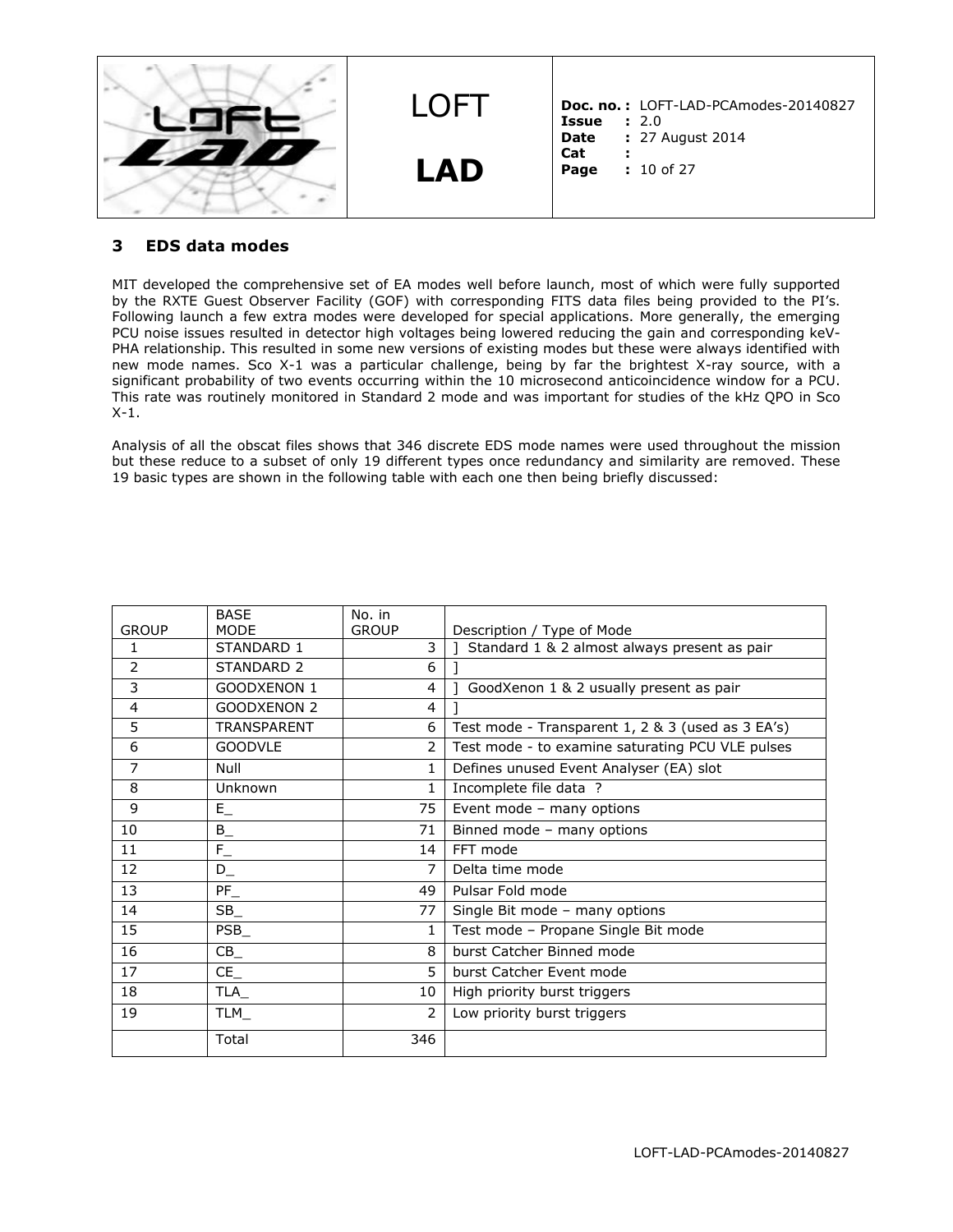| LOET       | Doc. no.: LOFT-LAD-PCAmodes-20140827<br>: 2.0<br>Issue  |
|------------|---------------------------------------------------------|
| <b>LAD</b> | : 27 August 2014<br>Date<br>Cat<br>Page<br>$: 11$ of 27 |

### **3.1 Standard 1 mode**

Standard1 was mainly a timing mode containing 1024 point 'light curves' for each PCU with 0.125 sec. resolution. It also contained 256 bin PHA calibration spectra. This mode was always present and is used here to define the base line reference for the total Goodtime acquired during the entire mission.

Since Standard 1 and Standard 2 were virtually always running together (not always during the 28 day IOC period), their contents formed the majority of the options for the real-time PCA science monitoring displays in the SOF at GSFC (see Giles, 1997). Parallel display capabilities were duplicated for the PCA team in their own building at GSFC and a subset of display options were also available, on request, for PI's at their home institution or at remote ground-based observatories. Although so many EA modes were available it was not necessary to have the ability to decode and monitor all of them just to check that the PCA performance was nominal. This was a substantial development saving in addition to having a uniform set of results for all observed X-ray sources. The correct functioning of the EDS (and EA's) was monitored by the MIT team.

### **3.2 Standard 2 mode**

Standard2 was mainly a spectral mode. Spectra were included for each xenon anode chain in all PCU's with 129 PHA channels and for the propane layers with 33 PHA channels. A variety of internal PCU count rates were also included. Exceedingly rarely, Standard 2 mode seems to have been dropped for some reason but Standard 1 was always present. After the IOC period Standard 1 & 2 were present for  $> \sim 99.7$  % of the total mission Goodtime.

Earlier, the addition of an automatic real-time TSM trip off device was mentioned to 'safe' PCU's which started showing noise problems. Since such testing had to be present all the time this software was 'piggybacked' onto the Standard2 mode but was invisible to the PI user.

### **3.3 GoodXenon 1 mode**

GoodXenon 1 & 2 were intended to be run as a pair of EA's. Every valid Xenon event was tagged with the time to 1 microsecond, PCU ID, anode layer information, and a 256 channel PHA energy. This formed a complete package of information for the PI and no further information was required for many science targets. GoodXenon 1 & 2 were ideal for all Extragalactic sources and other relatively low count rate Galactic X-ray sources.

## **3.4 GoodXenon 2 mode**

Not having GoodXenon 2 running when GoodXenon 1 was present makes no sense but very occasionally did happen. Typical examples are for '\_Slew' observations when burst trigger, burst catcher, Standard 1, Standard 2 and the regular slew E mode are running. GoodXenon 1 is then usually running in the 6<sup>th</sup> EA slot. For continuing observations of the same source the E mode then reverts to GoodXenon 2.

### **3.5 Transparent mode**

MIT intended this mode to be for test purposes only. It used 3 EA's in parallel to send back complete information about every event detected by the PCU's including all types of internal background events.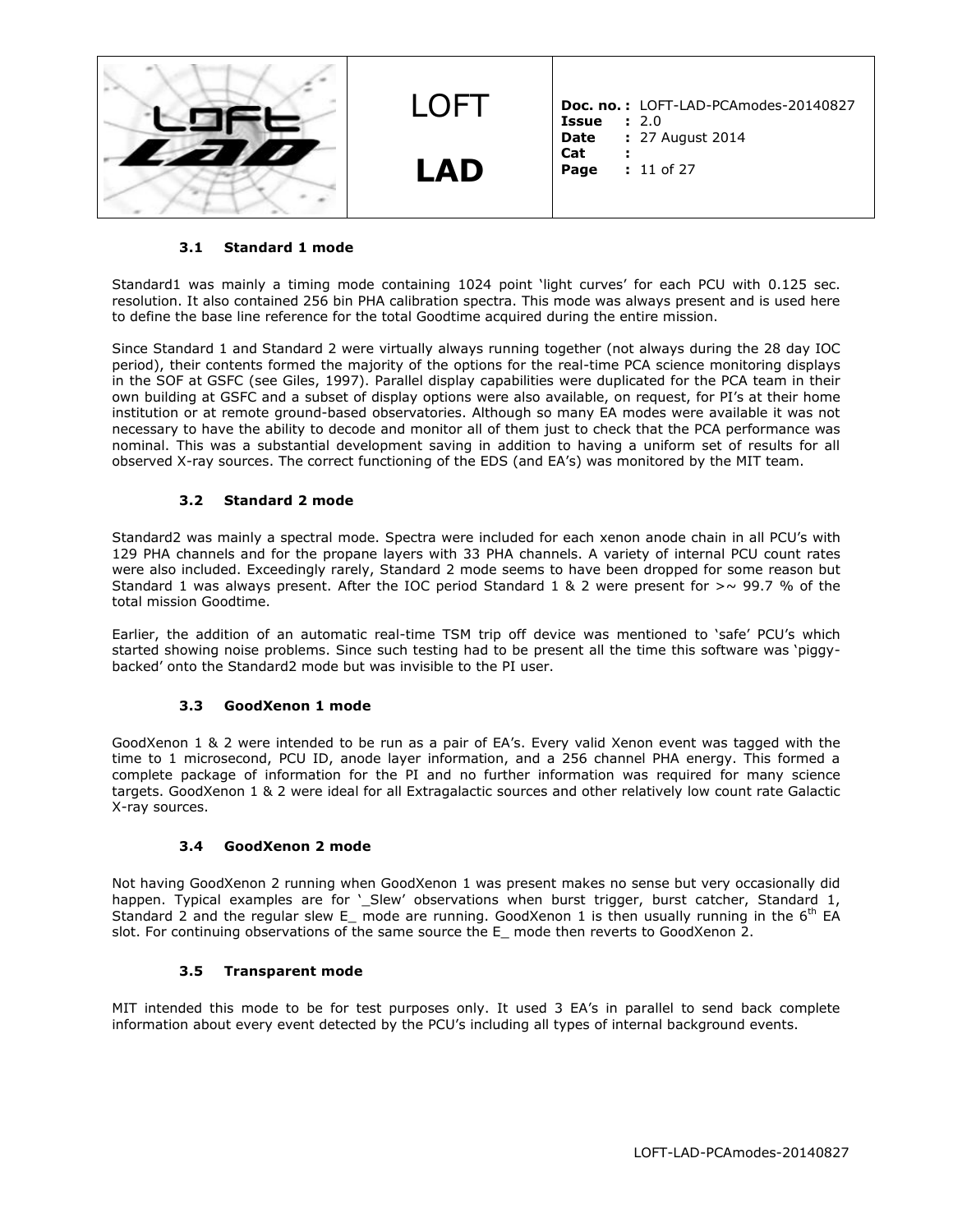| I OFT      | Doc. no.: LOFT-LAD-PCAmodes-20140827<br>: 2.0<br>Issue  |
|------------|---------------------------------------------------------|
| <b>LAD</b> | : 27 August 2014<br>Date<br>Cat<br>Page<br>$: 12$ of 27 |

### **3.6 GoodVLE mode**

This mode was added by MIT during the mission to examine the occurrence of huge saturating Very Large Event (VLE) pulses which were occasionally seen by the PCU's. These non X-ray events (perhaps due to particle showers resulting from collisions of a high energy cosmic ray with the spacecraft body) occurred at a rate of about one per hour, lasted 1-2 ms and were seen simultaneously in most PCU's (Jones et al., 2008). The more typical VLE pulses (events above 100 keV) were well known for their effect on a proportional counter and monitoring them was included in the baseline PCA design (the VLE count rate for each PCU is in Standard 2 mode). The rate for these 'normal' VLE pulses was 65-100 per second in each PCU. However, a paper published in Nature purporting to have evidence for small trans-Neptune bodies in the outer Solar System (using brief count rate dips in PCA observations of Sco X-1) led to a more in-depth study with the creation of this special mode. Later in the mission, GoodVLE was also used as an EA place-holder.

#### **3.7 Null mode**

Not really a mode at all but since all EA's slots had to be specified with 'something', any not being used were defined with the word 'Null'. In reality a previous mode could still be resident in that EA but setting it to 'Null' defined it as non-running. If a slot was set to 'Null' it couldn't be re-filled later in real time to accommodate a TOO change without a complete re-plan. If a slot was actually running a 'place-holder' mode, it could be simply commanded at any later time to initiate a new and different mode.

#### **3.8 Unknown mode**

Again, not really a mode at all but a number of obscat records do have the word 'Unknown' used in the list of 6 possible EA modes for the 6 slots. Almost all these occasions occur during the first year of the mission and clearly, in a strict sense, seem to imply just incomplete record keeping. A real mode was probably present where the word 'Unknown' occurs.

#### **3.9 Event mode (E\_)**

This mode was often used by PI's. Configurations were of the form: E\_ttt\_cco\_II\_rr where ttt is the time bin, cc is the number of PHA channels, o specifies channel boundary options, ll is the lower channel cut-off and rr is the readout time. A large number of possible combinations were created before launch and 75 versions were selected during the mission. Two modes were most common with the first of these (the mode for '\_Slew' observations) being dominant: E\_62US\_64M\_0\_1S\_L1R1 and E\_125US\_64M\_0\_1S

#### **3.10 Binned mode (B\_)**

This mode was also often selected by PI's, sometimes in combination with an E\_ mode for brighter X-ray targets. Such pairings occurred for 19,050 observations or 29,372.75 ksec of Goodtime. Configurations were of the form: B\_ttt\_ccX\_O\_hh\_B where ttt is the time bin, cc is the number of PHA channels, X specifies channel boundary options, hh is the upper channel boundary and B is the bin depth (counter size).

### **3.11 FFT mode (F\_)**

This mode performed a standard type FFT process on the time series data being accumulated. In reality it was rarely used.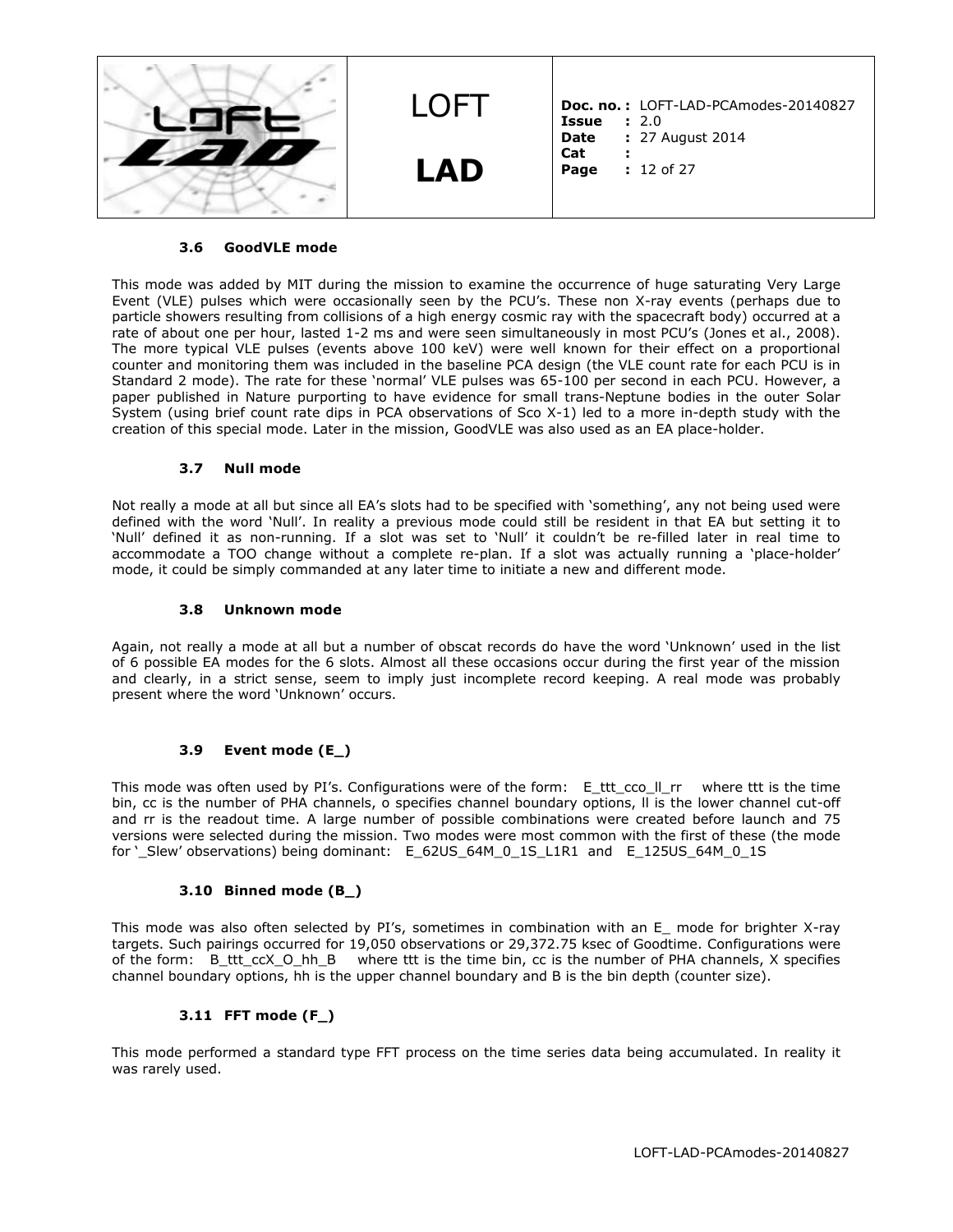

#### **3.12 Delta Time mode (D\_)**

This mode might also seem at first sight to not be very useful (like the FFT mode) but was often selected to fill an 'empty' EA slot with low data overhead. This mode provided an autocorrelation function by building up a histogram of the short time intervals between consecutive X-ray events and was an excellent way of monitoring the PCA dead time (as noted in the NRA). In reality it was mostly used as an EA place-holder so another mode could easily be substituted for convenient real-time TOO changes. Configurations were of the form: D\_ttt\_II\_hh\_bb\_rr\_B where ttt is the time bin, II & hh are the lower and upper PHA energy channels, bb is the bin depth (counter size) and rr is the readout time. The mode D\_1US\_0\_249\_1024\_64S\_F was selected for ~56% of both total Goodtime and observations made.

#### **3.13 Pulsar Fold mode (PF\_)**

This mode was also rarely used. In fact it was only used for the occasional observation run on the Crab as part of the standard calibration activities of the PCA team. This mode potentially required a special build by MIT for each use as it had a unique folding period built into it. In reality, a new version was created only when the required Crab pulsar folding period had changed by more than 1 microsecond. Clearly, this was only ever an approximate analysis due to unaccounted Doppler shift components. For this reason, and the effort in using it, this mode was dropped later in the mission when increased telemetry capacity allowed the use of a regular event mode.

#### **3.14 Single Bit mode (SB\_)**

This mode was quite often selected. Configurations were of the form: SB\_tt\_ll\_hh\_R where tt is the time bin, II & hh are the lower and upper PHA energy channels and R is the readout time. The mode generates a continuous string of 1's or 0's, a 0 for each clock time tick and a 1 for an X-ray event. Less telemetry is required for single bit mode, compared to binned mode, if only a few counts are expected in each time bin. For bright sources the single bit mode could be used for the lower PHA energy channels with the upper set of PHA channels running on a paired event mode. This joint option was not suitable for very high count rates. A special option created for Dutch scientists employed two simultaneous SB\_ modes, with different PCU selections, which allowed subtraction of Poisson noise from the light curves.

#### **3.15 Propane Single Bit mode (PSB\_)**

This mode is essentially the same as for SB but logs events from the propane layer in a PCU rather than from the xenon layers. It was an experimental mode added by MIT to examine its scientific potential.

#### **3.16 Burst Catcher Binned mode (CB\_)**

This mode 'caught' a string of X-ray events, logging them as a binned time sequence. This binned option was intended for use when accumulating >32k events following a triggering pulse. The start trigger pulse came from another EA running one of the burst trigger modes below (TLA\_ or TLM\_). How the data was saved to the spacecraft depended on whether a low or high priority trigger was in use. Both triggering and catching configurations must have the same specified interval duration and be on the same A or B side of the EDS.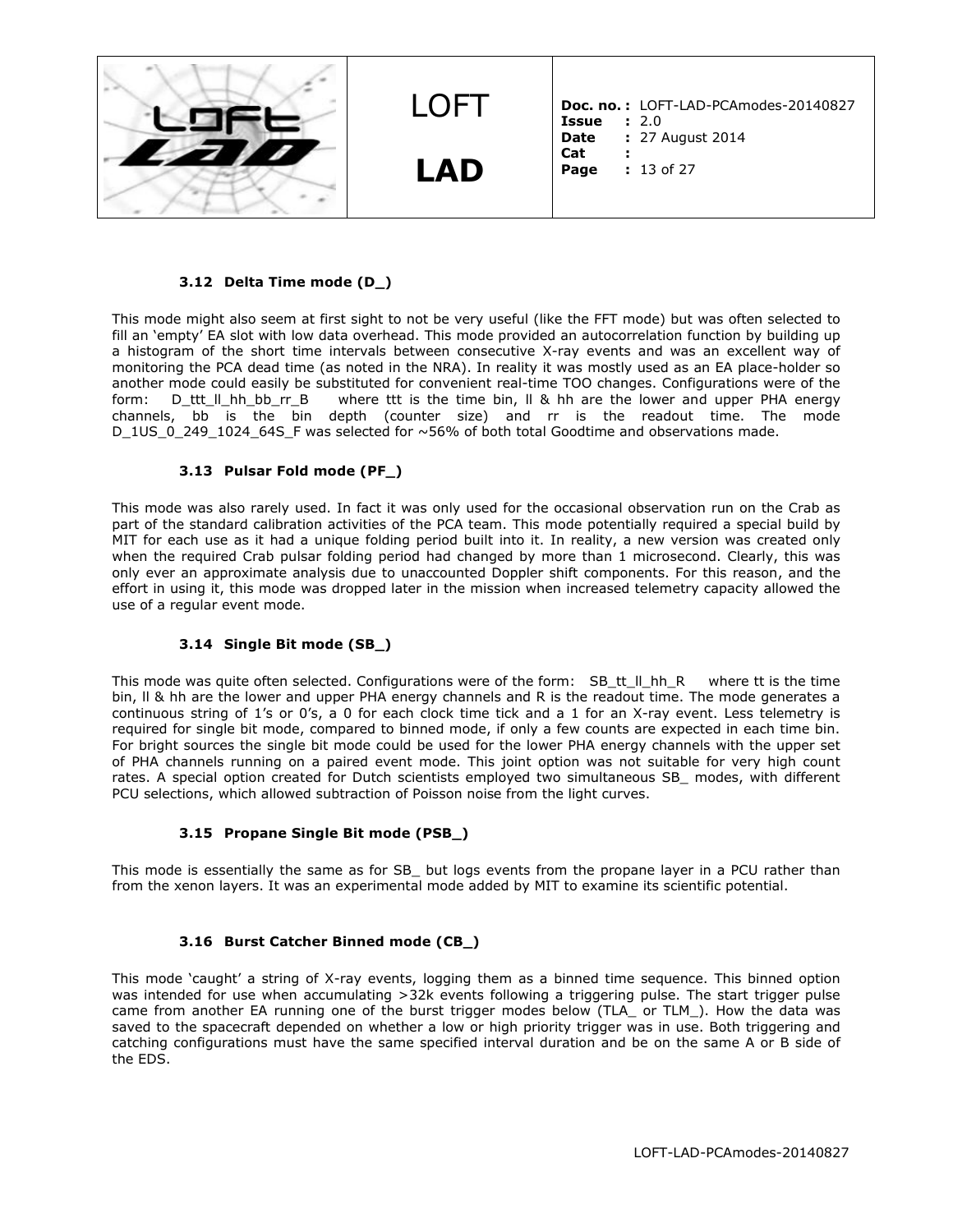

#### **3.17 Burst Catcher Event mode (CE\_)**

This mode is similar to the CB mode but captured a string of up to 32k X-ray events without binning the data. Options existed to dump all saved contents to the spacecraft for every received trigger within the observation duration or only the last one that occurred depending on whether a low or high priority trigger was in use.

#### **3.18 High priority burst trigger mode (TLA\_)**

This option provided an initiating trigger pulse for both of the burst capture modes (CB\_ and CE\_). High priority triggers cause every burst catcher data set to be dumped to the spacecraft subject to bandwidth limitations. All TLA\_ modes also triggered the HEXTE experiment.

#### **3.19 Low priority burst trigger mode (TLM\_)**

This option provided an initiating trigger pulse for both of the burst capture modes (CB and CE). Low priority triggers cause only a single burst catcher data set to be dumped to the spacecraft. The TLM\_ modes did not trigger the HEXTE experiment. The TLM\_ mode was based on simple level discrimination on the Xray count rate. Modes THM (hardness trigger) and TEM (edge trigger) were never used.

# **4 Popularity / usage of EA modes**

The table in this section shows the main usage of the various EA modes by the many PI's during the RXTE mission and thus forms a useful summary of their popularity. To save space only modes used more than 2% of the total Standard 1 Goodtime are shown here. The full set, containing 346 mode types, are listed in Appendix A.

The table shows 4 main columns of numbers on the right hand side. The left pair of these show the number of observations using each particular mode and the corresponding percentage as a fraction of the total number of all observations (defined as the sum of all Standard 1 observations). The right pair show the corresponding values but using the sum of Goodtime (GT) ksec rather than the number of observations. A summation line under each mode type gives the equivalent values for all modes within the group including those used very rarely and not included as individual line items.

As an example, Standard 2 (group 2) has 6 variations in its group but only two exceeded the 2% threshold value and are actually itemised. Similarly, there were 75 Event modes (E\_ type, group 9) used during the mission but only the 6 that exceed the 2% threshold are listed here. In Appendix A the remaining 69 E\_ modes are summed together in the line listed as 'Others'. Considering all the E\_ modes together, it can be seen that at least one of these was selected for 295,860 observations or 85.5% of all the observations made. All these E observations totalled 211,240 ksec of Goodtime representing 59.6% of the total mission Goodtime. The most popular E mode ( E 62US 64M 0 1S L1R1 ) was used for 57.2% of all observations made representing 20.3% of the total mission Goodtime.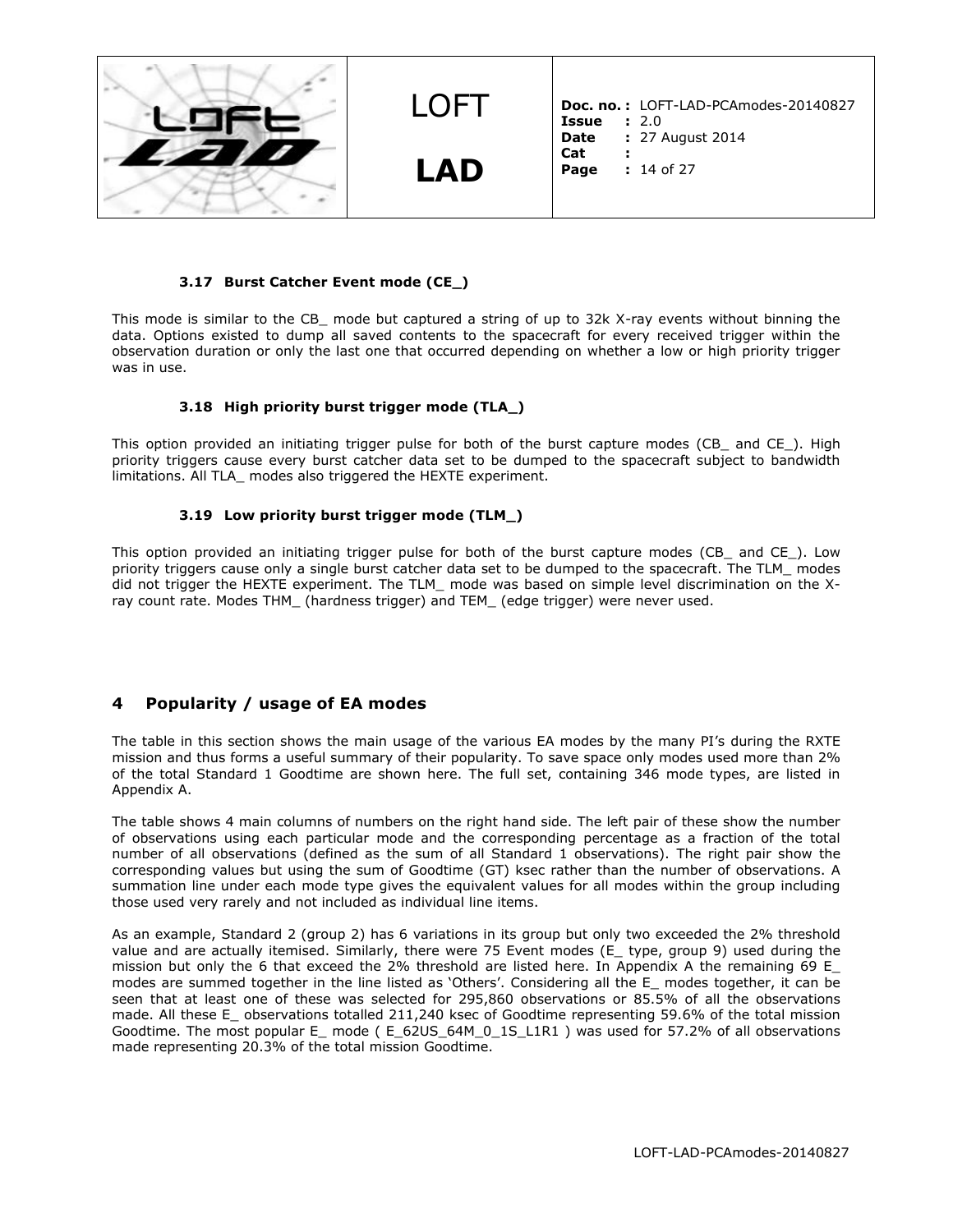

# **4.1 Summary of main EA modes used ( > 2 % Standard mode 1 Goodtime)**

Excludes 28 day IOC period

| No. EDS EA modes       | $\ddot{\phantom{a}}$ | 346       |
|------------------------|----------------------|-----------|
| No. EDS EA mode groups | $\sim$ 1.000 $\pm$   | 19        |
| Total no. observations | $\cdot$              | 346085    |
| Total Goodtime         | $\cdot$ .            | 354364.71 |

|          |                                     |                |                 |                                      | On Source Obs.      |                      |
|----------|-------------------------------------|----------------|-----------------|--------------------------------------|---------------------|----------------------|
|          |                                     |                |                 | No. Modes No. Obs. % Obs. / Total GT |                     | $\frac{1}{6}$ GT $/$ |
|          | Group EDS Modes                     |                |                 | in Group in Mode Total Obs.          | (ksec)              | Total GT             |
|          | STANDARD1B<br>وكالمستحدث كالمستحدث  |                | 345676          | 99.88                                | 353637.9            | 99.79                |
|          | STANDARD1                           | 3              | 346027          | 99.98                                | 354232.8            | 99.96                |
|          | 2 STANDARD2A                        |                | 4381            | 1.27                                 | 7320.6              | 2.07                 |
|          | 2 STANDARD2F                        |                | 340909          | 98.50                                | 344950.8            | 97.34                |
|          | STANDARD2                           | 6              | 345603          | 99.86                                | 352795.8            | 99.56                |
|          | 3 GOODXENON1 2S                     |                | 240939          | 69.62                                | 202991.3            | 57.28                |
|          | 3 GOODXENON1 16S                    |                | 26470           | 7.65                                 | 34383.2             | 9.70                 |
|          | GOODXENON1                          | $\overline{4}$ | 270489          | 78.16                                | 242373.7            | 68.40                |
|          |                                     |                |                 |                                      |                     |                      |
|          | 4 GOODXENON2 2S<br>4 GOODXENON2 16S |                | 230700<br>26432 | 66.66<br>7.64                        | 199644.6<br>34172.9 | 56.34<br>9.64        |
|          |                                     |                |                 |                                      |                     |                      |
|          | GOODXENON2                          | 4              | 260172          | 75.18                                | 238801.5            | 67.39                |
| 5        | <b>TRANSPARENT</b>                  |                |                 |                                      |                     |                      |
| 6        | GOODVLE1 2S                         |                | 45020           | 13.01                                | 41689.4             | 11.76                |
| 6        | GOODVLE2 2S                         |                | 17206           | 4.97                                 | 31973.5             | 9.02                 |
|          | <b>GOODVLE</b>                      | 2              | 62226           | 17.98                                | 73663.0             | 20.79                |
|          |                                     |                |                 |                                      |                     |                      |
| 7<br>8   | Null<br>Unknown                     |                | 572             | 0.17                                 | 1883.2              | 0.53                 |
|          |                                     |                |                 |                                      |                     |                      |
| 9        | E 16US 16B 36 1S                    |                | 8239            | 2.38                                 | 10638.2             | 3.00                 |
| 9        | E 62US 64M 0 1S L1R1                |                | 197966          | 57.20                                | 71778.1             | 20.26                |
| 9        | E 125US 64M 36 1S                   |                | 6382            | 1.84                                 | 9009.6              | 2.54                 |
| 9        | E 125US 64M 0 1S                    |                | 27170           | 7.85                                 | 57575.2             | 16.25                |
| 9        | E 32MS 256M ALPHA 2LLD 1S           |                | 11410           | 3.30                                 | 15707.5             | 4.43                 |
| 9        | E 32MS 256M 0 255 2LLD 1S           |                | 33062           | 9.55                                 | 23099.8             | 6.52                 |
|          | E *****                             | 75             | 295860          | 85.49                                | 211240.4            | 59.61                |
| 10<br>10 | B_8MS_16A_0_35_H_4P<br>Others       | 70             | 6071<br>16760   | 1.75<br>4.84                         | 7475.0<br>28263.0   | 2.11<br>7.98         |
|          |                                     |                |                 |                                      |                     |                      |
|          | B *****                             | 71             | 22831           | 6.60                                 | 35737.9             | 10.09                |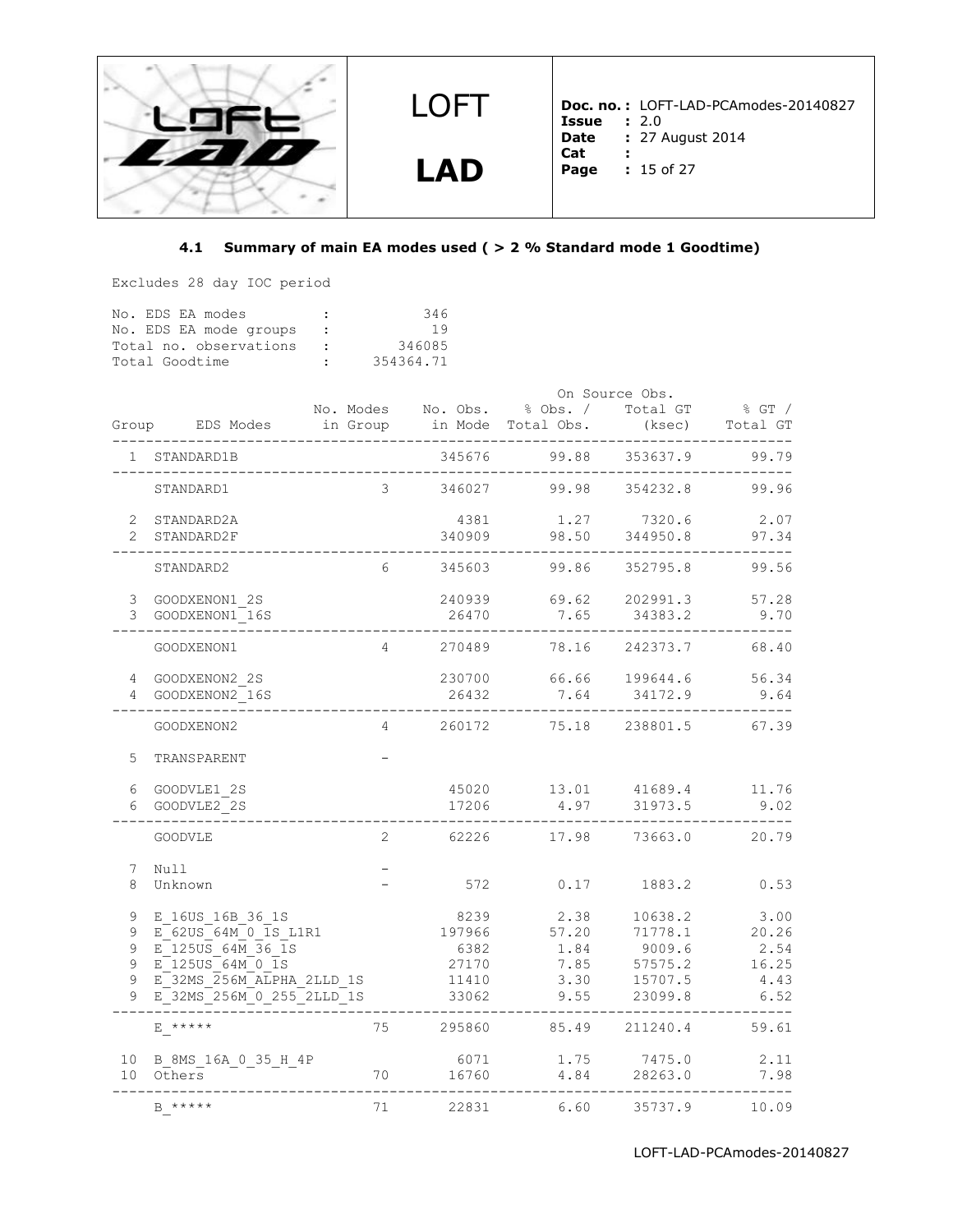

11 F \*\*\*\*\*

LOFT

**LAD**

**Doc. no. :** LOFT-LAD-PCAmodes-20140827 **Issue :** 2.0<br>**Date :** 27 **Date :** 27 August 2014

- **Cat :**
- **Page :** 16 of 27

| <b>CONTRACTOR</b> |   |      |
|-------------------|---|------|
|                   |   |      |
|                   |   |      |
|                   |   |      |
| -                 |   |      |
|                   |   |      |
|                   | . | ---- |

|                | 12 D_1US_0_249_1024_64S_F                                                      |    |  | 195055 56.36 241788.3 68.23                                                 |                |
|----------------|--------------------------------------------------------------------------------|----|--|-----------------------------------------------------------------------------|----------------|
|                | $D$ *****                                                                      |    |  | 7 196700 56.84 244717.2 69.06                                               |                |
| 13             | $PF$ *****                                                                     |    |  |                                                                             |                |
| 14<br>14<br>14 | SB 125US 0 13 1S<br>SB 125US 14 35 1S<br>SB_125US_0_249_1S                     |    |  | 11189 3.23 19908.0 5.62<br>4748 1.37 14657.3 4.14<br>6625 1.91 14658.9 4.14 |                |
|                | $SB$ *****                                                                     | 77 |  | 51638 14.92 102183.8 28.84                                                  |                |
| 15             | $PSB_+$ *****                                                                  |    |  |                                                                             |                |
| 16<br>16       | CB 125US 1M 0 249 H<br>CB_8MS_64M_0_249_H                                      |    |  | 58524 16.91 40616.2<br>37818 10.93 56756.9                                  | 11.46<br>16.02 |
|                | $CB$ *****                                                                     | 8  |  | 99110 28.64 101970.5 28.78                                                  |                |
| 17             | $CE$ *****                                                                     |    |  |                                                                             |                |
| 18<br>18<br>18 | TLA 1S 10 249 1S 5000 F<br>TLA 1S 10 249 1S 10000 F<br>TLA_1S_10_249_1S_1000_F |    |  | 48241 13.94 40693.5<br>20019 5.78 17803.7 5.02<br>8026 2.32 12226.2 3.45    | 11.48          |
|                | TLA                                                                            | 10 |  | 79957 23.10 76583.3                                                         | 21.61          |
| 19             | $TLM$ *****                                                                    |    |  |                                                                             |                |

# **5 Summary of main RXTE PCA findings**

The above table, and full version in Appendix A, provide a number of insights into the design and performance of the EDS during the RXTE mission.

- The EDS provided a very powerful and flexible system. Its modular approach allowed changes to be developed and experiments carried out during flight with little risk to the integrity of the system.
- As various operational constraints emerged for the PCA during the long RXTE mission it was relatively straightforward to modify the EDS performance to suit the changing requirements.
- The two standard modes provided a uniform data set throughout the entire mission. (There was also a 'standard' E\_ mode for regular slew observations).
- The two standard modes also allowed 'simplified' PCA science monitoring in the SOF at GSFC.
- Guest Observers tended to use a lot of the modes on offer but had clear favourites both of actual modes and options within those modes (see table in 4.1 and Appendix A).
- The Event mode used for slews ( E 62US 64M 0 1S L1R1 ) was used for 57% of all observations made representing 20.3% of total mission Goodtime.
- The Single Bit modes also proved surprisingly popular. A mode of this type was in use for 28.9 % of the total mission Goodtime.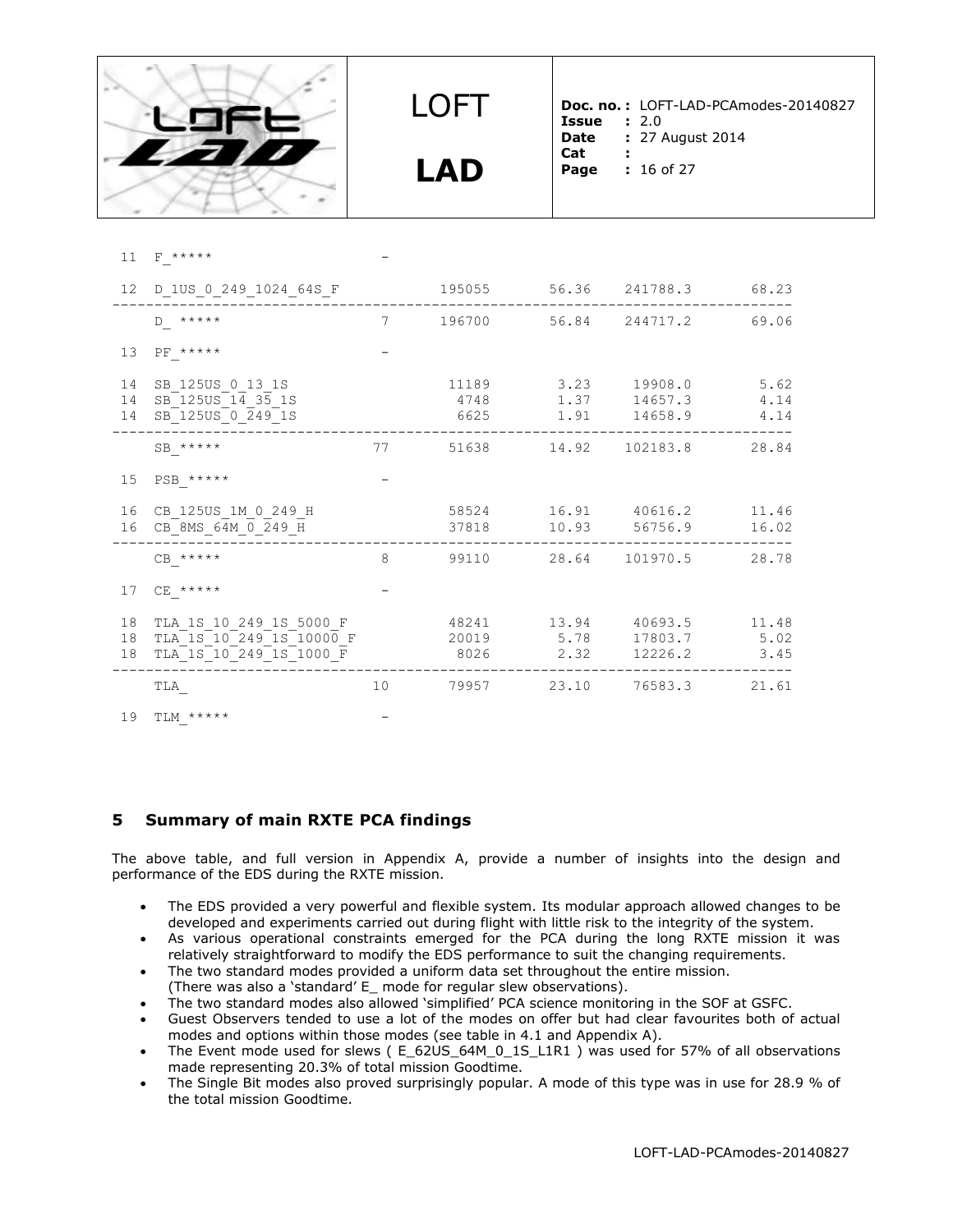LOFT **LAD Doc. no. :** LOFT-LAD-PCAmodes-20140827 **Issue :** 2.0<br>**Date :** 27 **Date :** 27 August 2014 **Cat : Page :** 17 of 27

- The EDS did not use any sophisticated data compression as such but attempted to efficiently optimise bandwidth by using two complimentary EA modes for bright X-ray sources. A Binned mode operated up to some keV energy (PHA channel) and an Event mode operated in parallel above that same threshold value. Before launch, many pair options were created by MIT to match different Xray source spectra (different threshold positions and source count rates). A detailed analysis shows that such pairings of B\_ and E\_ modes occurred for 21,873 observations (6.3 % of total observations) representing a total Goodtime of 31,206.7 ksec (8.8 % of total Goodtime). Such pairings were strongly recommended in the RXTE NRA but became less necessary for much of the later stages of the RXTE mission when less than 5 PCU's were operating and the X-ray count rate was correspondingly lower than originally envisaged. The increase in available telemetry during the mission also reduced the need for these efficient mode pairings.
- When catching 'trigger events' on RXTE there seems to be a mismatch between observations using (CB\_ or CE\_) and (TLA\_ or TLM\_) since they only function correctly as a pair of modes. Although this suggests that such systems are too complicated for all PI's to use effectively the case has been made to the author that PI's who needed this feature became expert at using it. These various combinations provided powerful and flexible burst catching options.
- The table in section 2.4 demonstrates that RXTE was a very 'active' satellite with  $\sim$  58% of all observations made involving some kind of spacecraft motion (slews, scans & rasters). Much of this activity was associated with repeated targeting of extragalactic sources.
- Unfortunately, the introduction of low telemetry 'place-holder' modes, by the RXTE SOF, into slots not specified by a PI somewhat compromises trying to assess the 'popularity' of their specific science mode choices.

# **6 Aspects with possible relevance for the LAD on LOFT**

The above analysis leads to a number of conclusions that may provide guidance towards planning for the data modes to be developed for the LAD experiment on the LOFT mission.

- The priority should always be to try and get basic event data to the ground.
- Excessive limitations should not be designed in at the start for a mission so far from launch.
- Concerns well before the launch of RXTE on telemetry volumes, PI data volumes, storage and processing speeds all greatly diminished with the passage of time.
- Less frequent target changes would result in more on-source time. On RXTE, the SOF always attempted to perform slews in a way that minimised data loss.
- Standard mode(s), like RXTE Standard 1 & 2, are under consideration for the LAD. Their utility for semi real-time monitoring on the ground should not be underestimated.
- Automatic mode switching was not performed on the PCA / EDS (apart from burst triggering and capture) but, with some hysteresis, seems a good idea for the LAD on bright sources as LOFT will have less real time contact and monitoring ability (no TDRS equivalent).
	- An option should exist to continue accumulating basic event data at a high rate even on bright sources (far greater than mean telemetry rate capacity)
	- When the total reaches some limit, on-board logging could be frozen or allowed to overwrite, either case leading to an observation gap with data 'lost' or nothing recorded. A standard mode of some sort, if present, could of course still log some more limited data across the gap.
	- A quite sophisticated software device would be required to prevent LAD mode switching during powerful or extended x-ray bursts.
- Something equivalent to the EDS Transparent mode to get ALL data (including SDD addresses etc.) back for some brief period seems a good idea as a general diagnostic tool. By this I do not mean as a calibration or setup function, but to allow investigation of any 'funnies' present, perhaps in a single SDD, when the system is exposed to a high X-ray count rate. The concern here is that temporal power spectrum analysis is an incredibly powerful technique for pulling out weak periodic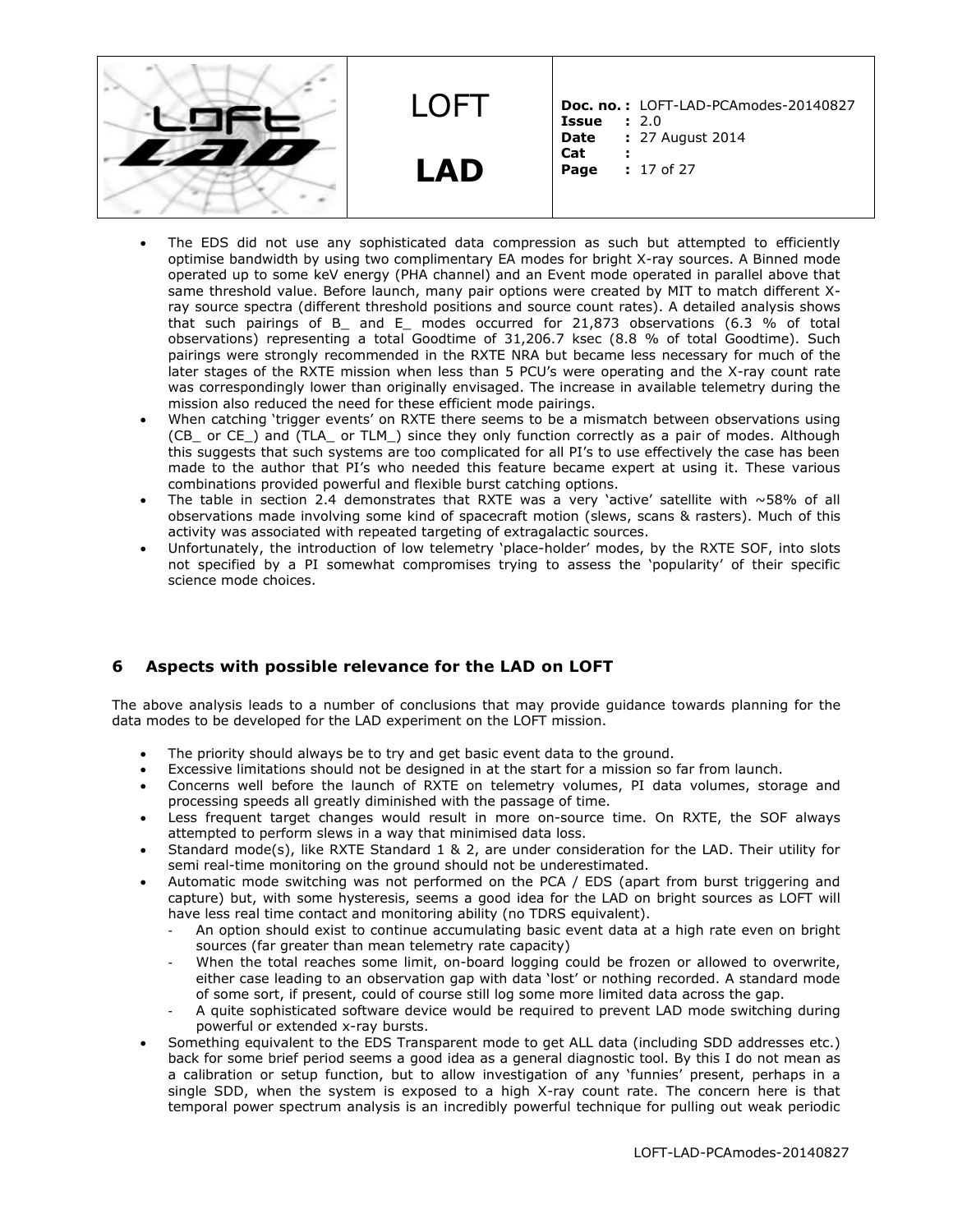**LAD**

LOFT

**Doc. no. :** LOFT-LAD-PCAmodes-20140827 **Issue :** 2.0<br>**Date :** 27 **Date :** 27 August 2014 **Cat : Page :** 18 of 27

signals and the potential for low level but contaminating 'noise' must be capable of being tracked down.

- RXTE/PCA/EDS did not have any powerful loss-less data compression capability as such but something somewhat equivalent was included and needed, especially in the early operational years.
	- As mentioned in the previous section, the PCA optimised telemetry usage for bright sources by using selected pairs of E\_ and B\_ modes. On the LAD, the two planned PHA bin sizes of 60 eV up to 30 keV and 2 keV for 30–60 keV (512 channels, 9 bits) seem to be fixed and would be fine for basic event data but might be made adjustable (semi-logarithmic etc.) for binned data on bright X-ray sources.
	- Perhaps a special data mode optimised to get most/all data back on bright sources but focused specifically on/around the  $~6$  keV Iron line feature is worth considering.
- Some form of routinely running LAD dead time monitor seems worth considering. With hindsight, the potential utility of this signal / information in near real-time was not adequately available to the RXTE SOF operations or for monitoring by the PCA team.
- The PCA used a specific event mode during all slews to get a standardised observation set for subsequent global all-sky analysis. On the LAD would this just be the normal event mode ?
- Since the SDD's should see events equivalent to the 'normal' and large saturating VLE pulses in the PCA, what effect will they have on the LAD ?
	- the small area SDD's ( $\sim$ 1/25 of a PCU) are not comparable to a VLE pulse in the PCA which can 'latch-up' the analogue electronics chain in an entire PCU for many 100's of microseconds BUT there are 16 SDD's (32 pipelines) feeding each MBEE unit.
	- The particle shower hypothesis (most PCU's at the same time) does suggest that the LAD may be similarly affected. A significant difference is that the LAD detectors are not 'half buried' within the spacecraft structure but are mounted on panels out in free space away from the main spacecraft mass. Normal VLE's events might be expected at a rate of 2-3 cs<sup>-1</sup> SDD<sup>-1</sup>.
	- What will the LAD be doing to monitor 'normal' and saturating VLE events and minimise their impact on the system ?
- As noted earlier, the 6 available EA's in the EDS provided considerable flexibility in dealing with arising operational problems or unforeseen events. For instance, how would the LAD operate after launch if say one panel failed to fully deploy ? Would all X-ray counts from that panel be lost (panel switched off) or could on-the-fly modifications allow the addition of a 1 bit tag to specify if counts were from 'good' or 'bad' panels ?
- The large LAD area would enable sensitive searches for millisecond scale bursts. While not commenting on the scientific merits or cost/benefit of such an idea, this could be done on the ground or possibly in real time on the spacecraft (see Giles 1997, for a possible processing technique).
- The LAD multi-element design, incorporating 2006 SDD's (126 modules) rather than only 5 PCU's, potentially provides an opportunity to search for ultra-fast (microsecond) bursts due to the low system dead time. This is an opportunity to search new parameter space (see 4.2 in Orlandini and Boldt, 1993). As far as I am aware, this idea has not been tried out on RXTE data or was unsuccessful and has not been written up.

Despite all of the above comments, there is much to be said for keeping it simple !

# **7 Acknowledgements**

I thank members of the 'old' PCA team and other former RXTE colleagues at GSFC and MIT for pointing out some corrections and relevant omissions in an early draft of this report. I also thank the Antarctic and Climate Ecosystems Cooperative Research Centre at the University of Tasmania, Australia, for the use of computer facilities to perform the data analysis and produce this document.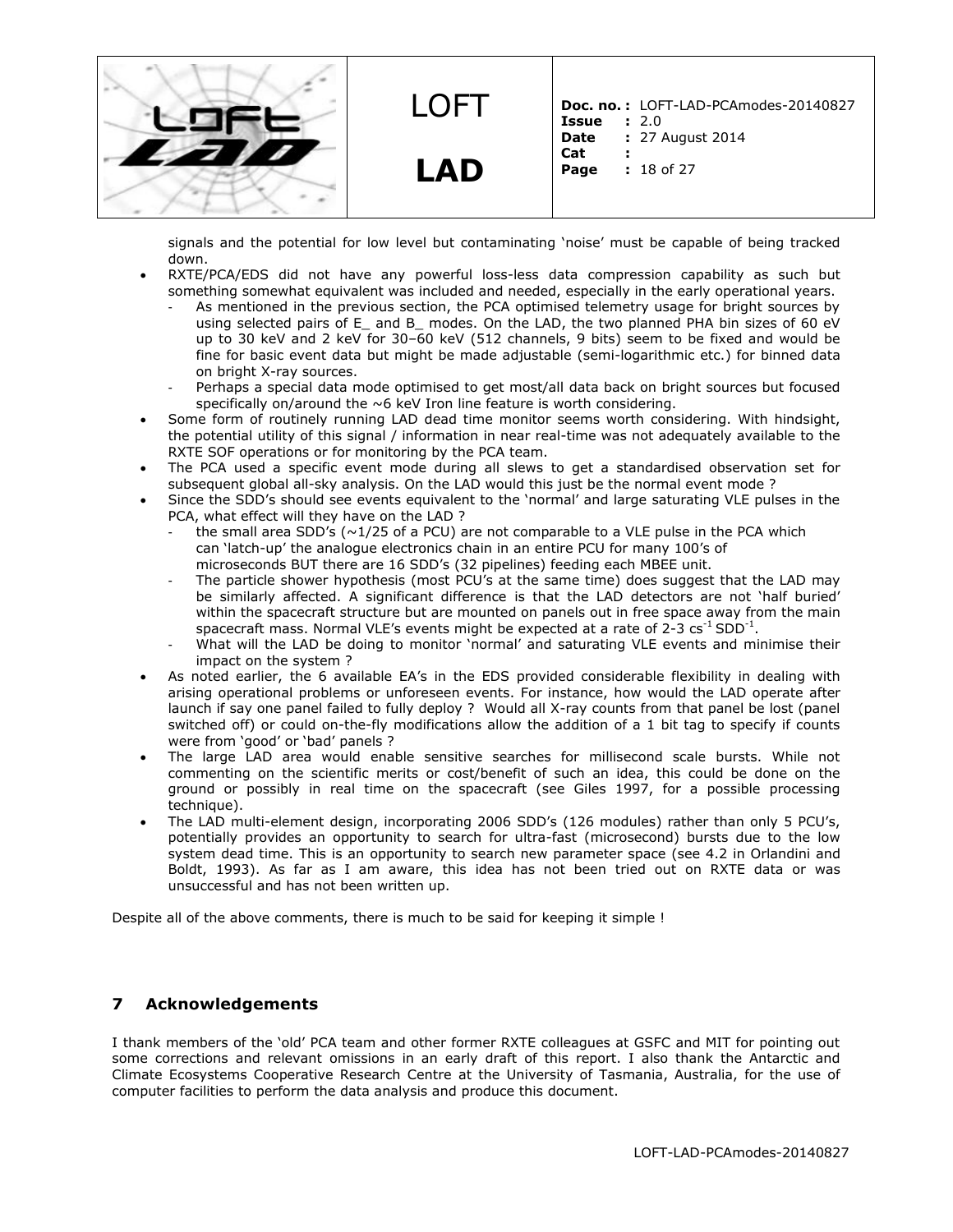

**LAD**

**Doc. no. :** LOFT-LAD-PCAmodes-20140827 **Issue :** 2.0<br>**Date :** 27 **Date :** 27 August 2014

- **Cat :**
- **Page :** 19 of 27

# **8 References**

The NASA RXTE home page is at: <http://heasarc.gsfc.nasa.gov/docs/xte/xtegof.html>

DAP's and WAP's can be downloaded on a daily or weekly basis from the RXTE pages at: <http://heasarc.gsfc.nasa.gov/cgi-bin/xte/sts.pl>

'obscat' files can be downloaded from the NASA HEASARC facility at: <ftp://heasarc.gsfc.nasa.gov/FTP/xte/timelines/obscat/>

The RXTE NRA is at:

[http://heasarc.gsfc.nasa.gov/docs/xte/appendix\\_f\\_ps.html](http://heasarc.gsfc.nasa.gov/docs/xte/appendix_f_ps.html) Chapter 7 for EDS instrument description Appendix 1 for EDS configurations (all mode option details)

- Bradt, H.V., Swank, J.H. and Rothschild, R.E., 'The X-ray Timing Explorer', 1990, Adv. Space Res., 10, 297
- Zhang, W., Giles, A.B., Jahoda, K., Soong, Y., Swank, J.H. and Morgan, E.H., 'Laboratory performance of the Proportional Counter Array experiment for the X-ray Timing Explorer', 1993, Proc. SPIE, 2006, 324
- Giles, A.B., 'Real time science displays for the Proportional Counter Array experiment on the Rossi X-ray Timing Explorer', 1997, ADASS VI, ASP Conference Series, 1997, 125

Giles, A.B., 'An efficient algorithm for the detection of infrequent rapid bursts in time series data', 1997, ApJ, 474, 464

Jahoda, K., Markwardt, C.B., Radeva, Y., Rots, A.H., Stark, M.J., Swank, J.H., Strohmayer, T.E. and Zhang, W., 'Calibration of the Rossi X-ray Timing Explorer Proportional Counter Array', 2006, ApJS, 163, 401

Jones, T.A., Levine, A.M., Morgan, E.H. and Rappaport, S., 'Production of millisecond dips in Sco X-1 count rates by dead time effects', 2008, ApJ, 677, 1241

Orlandini, M. and Boldt, E., 'On the observability of microsecond temporal structure in the emission from Xray binary pulsars', 1993, ApJ, 419, 776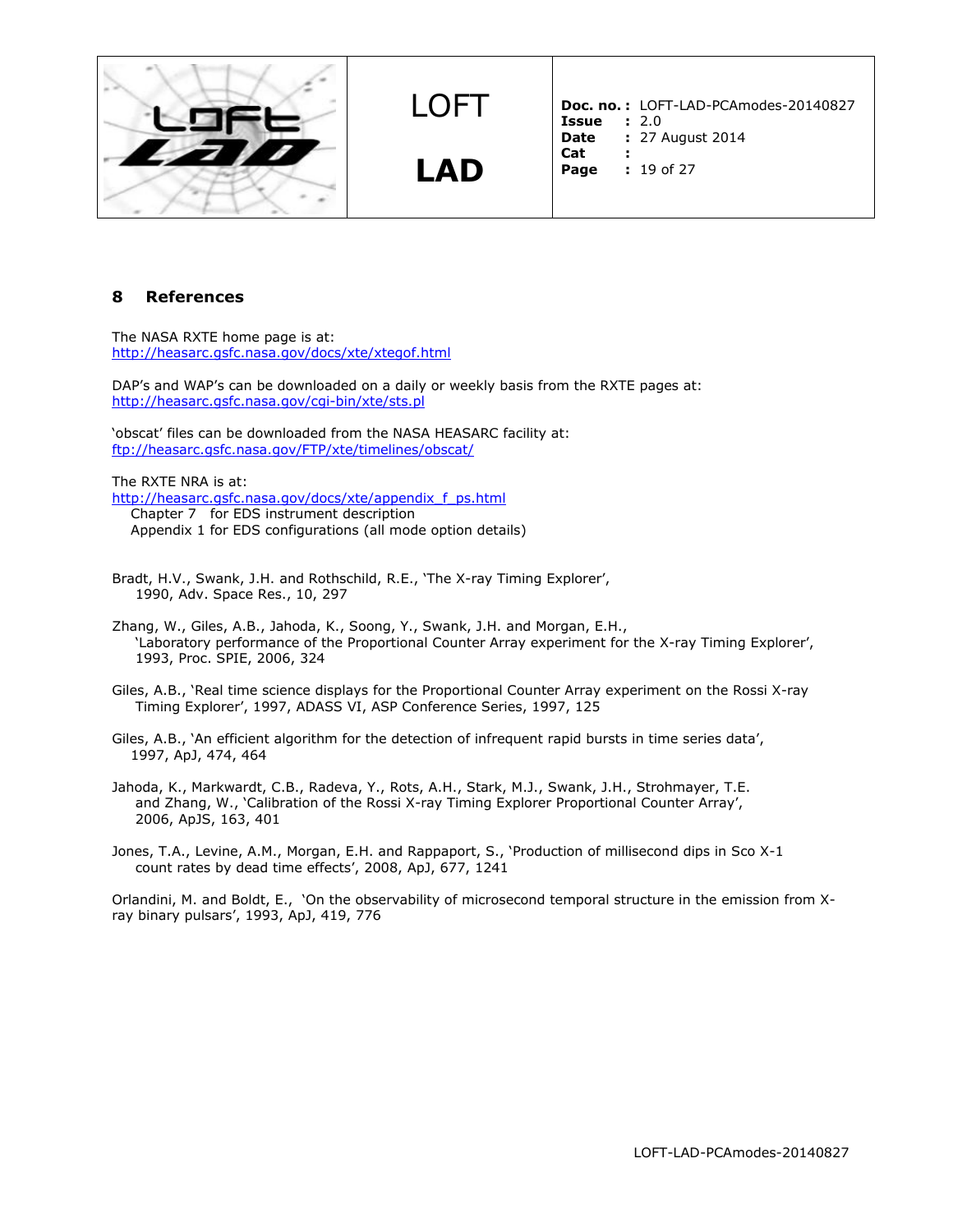

**LAD**

**Doc. no. :** LOFT-LAD-PCAmodes-20140827 **Issue :** 2.0 **Date :** 27 August 2014<br>**Cat : Cat : Page :** 20 of 27

# **Appendix A Full list of RXTE/PCA/EDS/EA modes**

Excludes 28 day IOC period

|                |  | No. EDS EA modes |                        | $\mathbf{r}$        | 346       |
|----------------|--|------------------|------------------------|---------------------|-----------|
|                |  |                  | No. EDS EA mode groups | $\sim$ 1.000 $\sim$ | 19        |
|                |  |                  | Total no. observations | <b>Contract</b>     | 346085    |
| Total Goodtime |  |                  |                        | $\sim$              | 354364.71 |

|                |                                                    |                |          |                                      | On Source Obs.     |                      |
|----------------|----------------------------------------------------|----------------|----------|--------------------------------------|--------------------|----------------------|
|                |                                                    |                |          | No. Modes No. Obs. % Obs. / Total GT |                    | $\frac{1}{6}$ GT $/$ |
|                | Group EDS Modes in Group in Mode Total Obs. (ksec) |                |          |                                      |                    | Total GT             |
|                | 1 Standard1                                        |                | $\circ$  | 0.00                                 | 0.0                | 0.00                 |
|                | 1 STANDARD1                                        |                | 351      | 0.10                                 | 594.9              | 0.17                 |
|                | 1 STANDARD1B                                       |                | 345676   |                                      | $99.88$ $353637.9$ | 99.79                |
|                | STANDARD1                                          | 3              | 346027   |                                      | 99.98 354232.8     | 99.96                |
| $2^{\circ}$    | Standard2                                          |                | $\circ$  | 0.00                                 | 0.0                | 0.00                 |
| $\overline{2}$ | STANDARD2                                          |                | 311      | 0.09                                 | 524.1              | 0.15                 |
| $\overline{2}$ | STANDARD2 4S                                       |                | $\Omega$ | 0.00                                 | 0.0                | 0.00                 |
| $\overline{2}$ | STANDARD2A                                         |                | 4381     | 1.27                                 | 7320.6             | 2.07                 |
| $\overline{2}$ | STANDARD2F                                         |                |          | 340909 98.50                         | 344950.8           | 97.34                |
| $\overline{2}$ | STANDARD2 1S                                       |                | 2        | 0.00                                 | 0.4                | 0.00                 |
|                | STANDARD2                                          | 6              | 345603   | 99.86                                | 352795.8           | 99.56                |
| 3              | GOODXENON1 2S                                      |                |          | 240939 69.62 202991.3                |                    | 57.28                |
| 3              | GOODXENON1 16S                                     |                | 26470    | 7.65                                 | 34383.2            | 9.70                 |
| 3              | GOODXENON1WITHPROPANE 2S                           |                | 2935     | 0.85                                 | 4663.1             | 1.32                 |
| 3              | GOODXENON1WITHPROPANE 16S                          |                | 145      | 0.04                                 | 336.1              | 0.09                 |
|                | GOODXENON1                                         | $4 \quad$      | 270489   | 78.16                                | 242373.7           | 68.40                |
| 4              | GOODXENON2 2S                                      |                | 230700   | 66.66                                | 199644.6           | 56.34                |
| $\overline{4}$ | GOODXENON2 16S                                     |                | 26432    | 7.64                                 | 34172.9            | 9.64                 |
| 4              | GOODXENON2WITHPROPANE 2S                           |                | 2895     | 0.84                                 | 4647.9             | 1.31                 |
| 4              | GOODXENON2WITHPROPANE 16S                          |                | 145      | 0.04                                 | 336.1              | 0.09                 |
|                | GOODXENON2                                         | $\overline{4}$ | 260172   |                                      | 75.18 238801.5     | 67.39                |
| 5              | TRANSPARENT1 PCU1 4S                               |                | 56       | 0.02                                 | 158.5              | 0.04                 |
| 5              | TRANSPARENT2 PCU1 4S                               |                | 56       | 0.02                                 | 158.5              | 0.04                 |
| 5              | TRANSPARENT3 PCU1 4S                               |                | 56       | 0.02                                 | 158.5              | 0.04                 |
| 5              | TRANSPARENT1 PCU2 4S                               |                | 21       | 0.01                                 | 55.9               | 0.02                 |
| 5              | TRANSPARENT2 PCU2 4S                               |                | 21       | 0.01                                 | 55.9               | 0.02                 |
| 5              | TRANSPARENT3 PCU2 4S                               |                | 21       | 0.01                                 | 55.9               | 0.02                 |
|                | TRANSPARENT                                        | 6              | 231      | 0.07                                 | 643.3              | 0.18                 |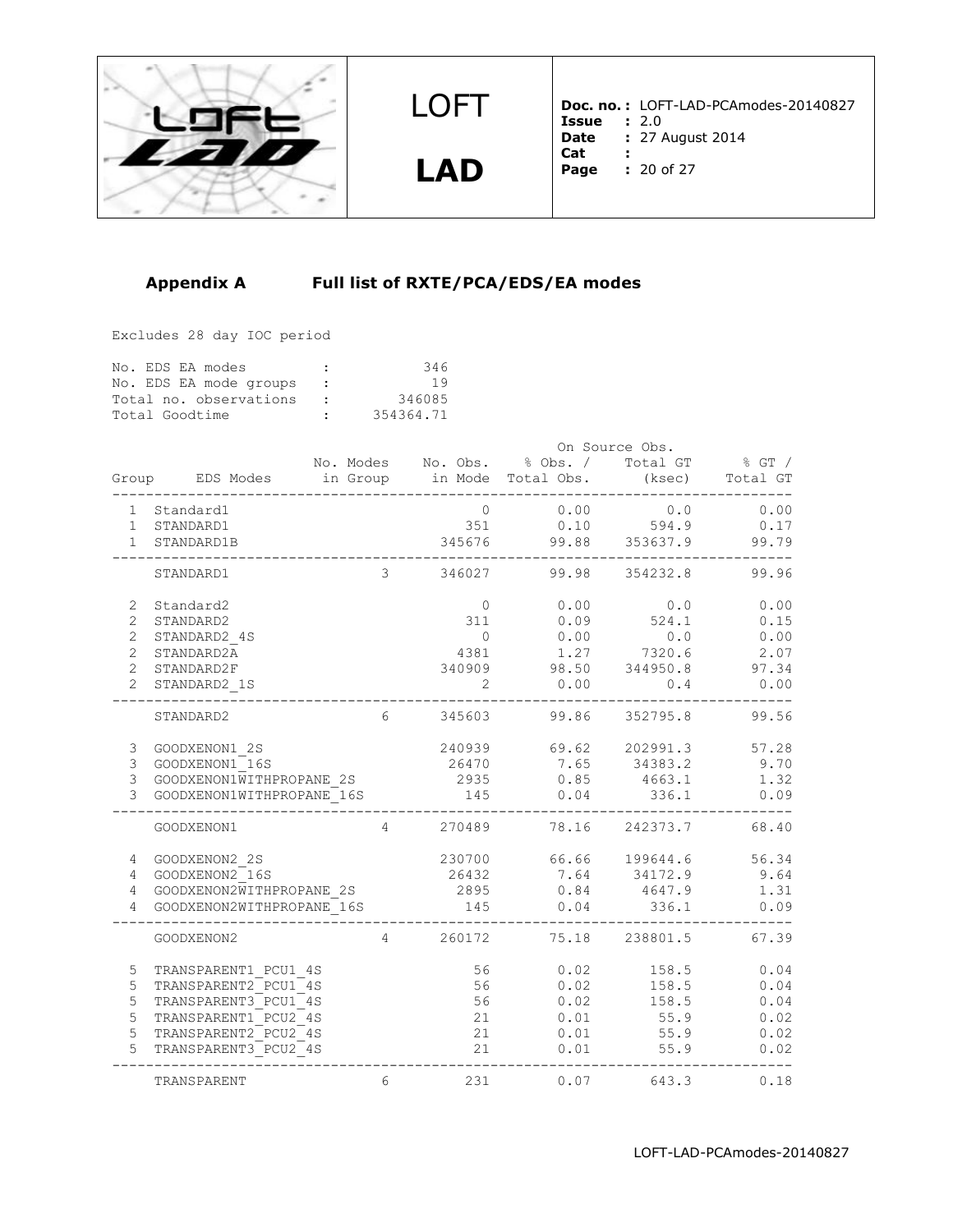

**LAD**

**Doc. no. :** LOFT-LAD-PCAmodes-20140827 **Issue :** 2.0

**Date :** 27 August 2014

- **Cat :**
- **Page :** 21 of 27

| GOODVLE1 2S                                                                                                                                                                                                                                                                                                                                                                                                                                                                                 |                                                                                                                                                                                            |                                                                                                                                                                                                                                                                                      |                                                                                              |                                                                                                  | 9.02                                                                                                                                                                                                                                                                                                                                                                                                                                                                                                 |
|---------------------------------------------------------------------------------------------------------------------------------------------------------------------------------------------------------------------------------------------------------------------------------------------------------------------------------------------------------------------------------------------------------------------------------------------------------------------------------------------|--------------------------------------------------------------------------------------------------------------------------------------------------------------------------------------------|--------------------------------------------------------------------------------------------------------------------------------------------------------------------------------------------------------------------------------------------------------------------------------------|----------------------------------------------------------------------------------------------|--------------------------------------------------------------------------------------------------|------------------------------------------------------------------------------------------------------------------------------------------------------------------------------------------------------------------------------------------------------------------------------------------------------------------------------------------------------------------------------------------------------------------------------------------------------------------------------------------------------|
| GOODVLE                                                                                                                                                                                                                                                                                                                                                                                                                                                                                     | 2                                                                                                                                                                                          |                                                                                                                                                                                                                                                                                      |                                                                                              |                                                                                                  |                                                                                                                                                                                                                                                                                                                                                                                                                                                                                                      |
|                                                                                                                                                                                                                                                                                                                                                                                                                                                                                             |                                                                                                                                                                                            |                                                                                                                                                                                                                                                                                      |                                                                                              |                                                                                                  | 23.81                                                                                                                                                                                                                                                                                                                                                                                                                                                                                                |
| Null                                                                                                                                                                                                                                                                                                                                                                                                                                                                                        | 1                                                                                                                                                                                          |                                                                                                                                                                                                                                                                                      |                                                                                              |                                                                                                  |                                                                                                                                                                                                                                                                                                                                                                                                                                                                                                      |
| Unknown                                                                                                                                                                                                                                                                                                                                                                                                                                                                                     |                                                                                                                                                                                            |                                                                                                                                                                                                                                                                                      |                                                                                              |                                                                                                  | 0.53                                                                                                                                                                                                                                                                                                                                                                                                                                                                                                 |
| Unknown                                                                                                                                                                                                                                                                                                                                                                                                                                                                                     | $\mathbf{1}$                                                                                                                                                                               | 572                                                                                                                                                                                                                                                                                  |                                                                                              |                                                                                                  | 0.53                                                                                                                                                                                                                                                                                                                                                                                                                                                                                                 |
| E 1US 4A 50 8S<br>E 1US 4A 36 1S<br>E 1US 1M 0 1S<br>E 2US 8B 14 1S<br>E 2US 8B 36 1S<br>E 4US 16B 0 1S<br>$E$ 4US 4B 0 1S<br>E 4US 16M 50 1S<br>E 4US 16A 0 1S<br>E 8US 8C 0 1S<br>E 8US 8B 24 1S<br>E 8US 8B 36 1S<br>E 8US 32M 0 1S<br>E 8US 8A 0 1S<br>E 8US 8B 18 1S<br>E 8US 32B 0 1S<br>E 8US 8M 0 1S<br>E 8US 32B 14 1S<br>E 8US 32M 36 1S<br>E 16US 16B 0 1S<br>E 16US 64M 50 8S<br>E 16US 16B 36 1S<br>E 16US 16M 50 1S<br>E 16US 64M 0 1S<br>E 16US 64M 36 1S<br>E 16US 64M 0 8S |                                                                                                                                                                                            | 10<br>$\overline{0}$<br>17<br>$4\overline{4}$<br>24<br>$\overline{\mathbf{3}}$<br>$\overline{\mathbf{3}}$<br>61<br>20<br>26<br>53<br>20<br>21<br>15<br>55<br>63<br>$\overline{0}$<br>46<br>$\overline{\mathbf{3}}$<br>108<br>44<br>50<br>$5\overline{)}$<br>19<br>1036<br>469<br>337 | 0.00<br>0.00<br>0.00<br>0.01<br>0.01<br>0.02<br>0.00<br>0.00<br>0.01<br>0.01<br>0.00<br>0.10 | $0.0$<br>37.9<br>4.1<br>12.1<br>81.3<br>$42.4$<br>$34.1$<br>106.9<br>0.0<br>2.5<br>124.9<br>41.0 | 0.01<br>0.00<br>0.01<br>0.00<br>0.03<br>0.00<br>0.00<br>0.03<br>0.00<br>0.02<br>0.04<br>0.01<br>0.01<br>0.01<br>0.05<br>0.03<br>0.00<br>0.02<br>0.00<br>0.05<br>0.01<br>0.04<br>0.01<br>3.00<br>0.01<br>0.70<br>0.21<br>0.23<br>0.01                                                                                                                                                                                                                                                                 |
| E 16US 64M 24 1S<br>E 16US 16B 24 1S                                                                                                                                                                                                                                                                                                                                                                                                                                                        |                                                                                                                                                                                            | 269<br>39                                                                                                                                                                                                                                                                            | 0.01                                                                                         | 91.8                                                                                             | 0.16<br>0.03                                                                                                                                                                                                                                                                                                                                                                                                                                                                                         |
| E 16US 64M 36 8S                                                                                                                                                                                                                                                                                                                                                                                                                                                                            |                                                                                                                                                                                            | 23                                                                                                                                                                                                                                                                                   | 0.01                                                                                         | 136.1                                                                                            | 0.04                                                                                                                                                                                                                                                                                                                                                                                                                                                                                                 |
|                                                                                                                                                                                                                                                                                                                                                                                                                                                                                             |                                                                                                                                                                                            |                                                                                                                                                                                                                                                                                      |                                                                                              |                                                                                                  | 0.24<br>0.19                                                                                                                                                                                                                                                                                                                                                                                                                                                                                         |
| E 16US 64M 14 8S                                                                                                                                                                                                                                                                                                                                                                                                                                                                            |                                                                                                                                                                                            | 0                                                                                                                                                                                                                                                                                    | 0.00                                                                                         | 0.0                                                                                              | 0.00                                                                                                                                                                                                                                                                                                                                                                                                                                                                                                 |
| E 16US 64M 18 8S                                                                                                                                                                                                                                                                                                                                                                                                                                                                            |                                                                                                                                                                                            | $\mathsf 9$                                                                                                                                                                                                                                                                          | 0.00                                                                                         | 11.4                                                                                             | 0.00                                                                                                                                                                                                                                                                                                                                                                                                                                                                                                 |
|                                                                                                                                                                                                                                                                                                                                                                                                                                                                                             |                                                                                                                                                                                            |                                                                                                                                                                                                                                                                                      |                                                                                              |                                                                                                  | 0.02<br>0.00                                                                                                                                                                                                                                                                                                                                                                                                                                                                                         |
|                                                                                                                                                                                                                                                                                                                                                                                                                                                                                             |                                                                                                                                                                                            |                                                                                                                                                                                                                                                                                      |                                                                                              |                                                                                                  | 0.07                                                                                                                                                                                                                                                                                                                                                                                                                                                                                                 |
| E 31US 16M 0 8S                                                                                                                                                                                                                                                                                                                                                                                                                                                                             |                                                                                                                                                                                            | 5                                                                                                                                                                                                                                                                                    | 0.00                                                                                         | 9.2                                                                                              | 0.00                                                                                                                                                                                                                                                                                                                                                                                                                                                                                                 |
| E 62US 32M 36 1S<br>E 62US 32M 24 1S                                                                                                                                                                                                                                                                                                                                                                                                                                                        |                                                                                                                                                                                            | 2582<br>336                                                                                                                                                                                                                                                                          | 0.75<br>0.10                                                                                 | 5322.9<br>324.2                                                                                  | 1.50<br>0.09                                                                                                                                                                                                                                                                                                                                                                                                                                                                                         |
|                                                                                                                                                                                                                                                                                                                                                                                                                                                                                             | 6 GOODVLE2_2S<br>7 Null<br>8<br>9 E 1US 4M 0 1S<br>9 E 1US 1M 18 1S<br>E 16US 64M 24 8S<br>E 16US_64M_18_1S<br>E 16US 64M 14 1S<br>E 16US 16M 0 1S<br>E 31US 16M 50 1S<br>E 31US 16M 36 1S |                                                                                                                                                                                                                                                                                      | 8239<br>16<br>320<br>263<br>10<br>0<br>12                                                    | 17206<br>0.09<br>0.08<br>0.00<br>0.00<br>0.00                                                    | 45020 13.01 41689.4 11.76<br>$4.97$ $31973.5$<br>62226 17.98 73663.0 20.79<br>42441 12.26 84382.0<br>42441 12.26 84382.0 23.81<br>572 0.17 1883.2<br>$0.17$ 1883.2<br>$0.00$ $34.5$<br>$0.00$ 4.7<br>$0.01$ 89.7<br>$0.00$ 16.7<br>$0.02$ 90.9<br>0.01<br>$0.02$ 131.5<br>0.01<br>$0.00$ 34.4<br>$0.02$ 187.7<br>$0.01$ 78.5<br>$0.03$ 183.6<br>46.0<br>2.38 10638.2<br>$0.01$ 50.1<br>0.30 2487.7<br>$0.14$ $750.4$<br>812.2<br>$0.00$ 50.9<br>0.08 574.7<br>843.7<br>664.0<br>85.0<br>0.0<br>237.7 |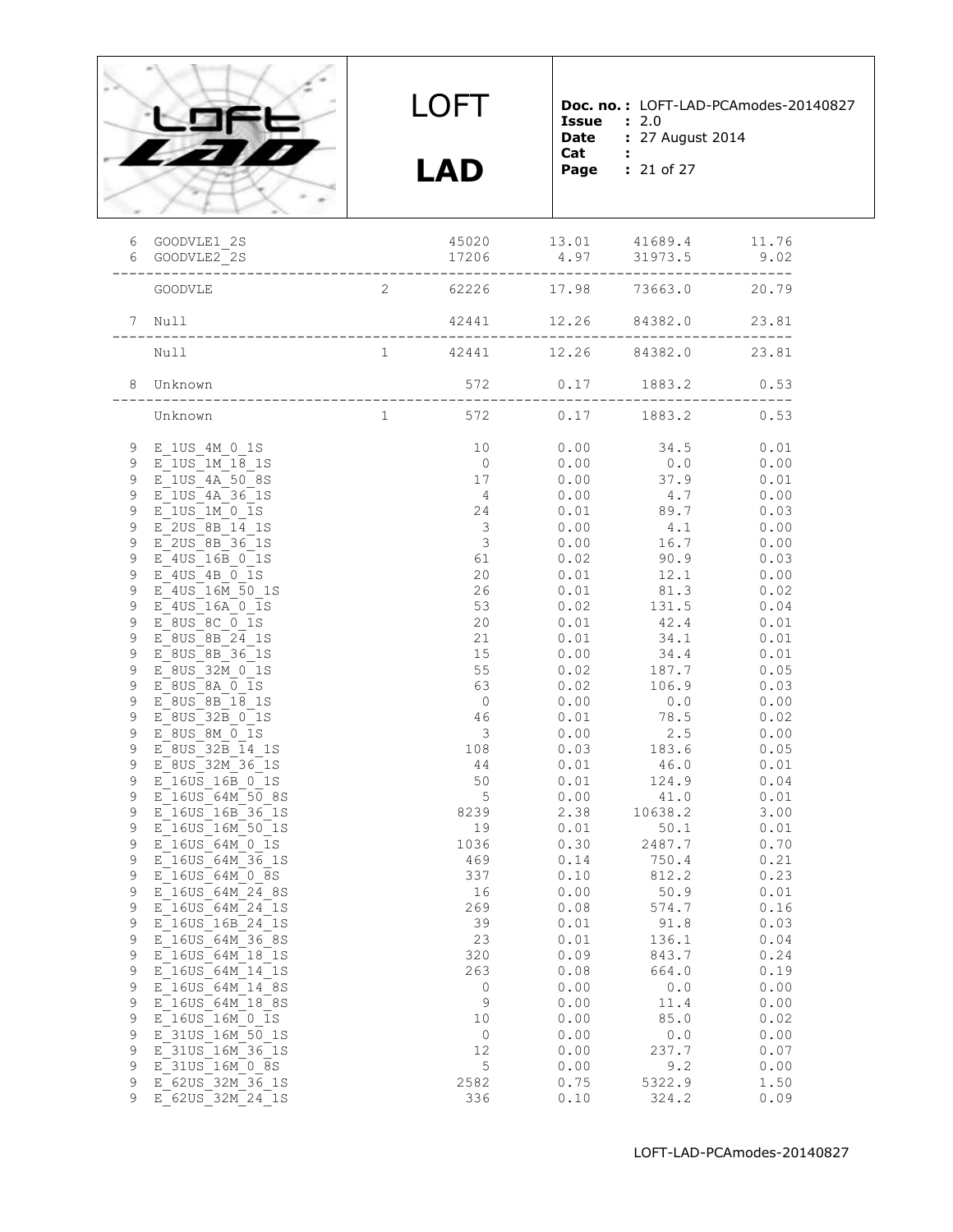

**LAD**

**Doc. no. :** LOFT-LAD-PCAmodes-20140827 **Issue :** 2.0

- **Date :** 27 August 2014
- **Cat :**
	-

**Page :** 22 of 27

| 9               | E 62US 64M 0 1S L1R1                                                                                                                                                                                                    | 197966                                                           |              | 57.20 71778.1                                                                                                   | 20.26          |
|-----------------|-------------------------------------------------------------------------------------------------------------------------------------------------------------------------------------------------------------------------|------------------------------------------------------------------|--------------|-----------------------------------------------------------------------------------------------------------------|----------------|
| 9               | E 62US 32M 14 8S                                                                                                                                                                                                        | 19                                                               |              | $0.01$ $124.4$                                                                                                  | 0.04           |
| 9               | E 62US 32B 18 1S                                                                                                                                                                                                        | $\begin{array}{c} 0 \\ 34 \\ 36 \end{array}$                     |              | $0.00$ 0.0                                                                                                      | 0.00           |
| $\mathsf 9$     | E 62US 14M 0 13 1S                                                                                                                                                                                                      |                                                                  |              | $0.01$ $44.6$<br>$0.01$ $160.4$                                                                                 | 0.01           |
| $\mathsf 9$     | E 62US 32M 50 1S                                                                                                                                                                                                        |                                                                  |              |                                                                                                                 | 0.05           |
| $\mathsf 9$     | $E$ 62US 32M 0 1S                                                                                                                                                                                                       | 40                                                               |              | $0.01$ 180.4                                                                                                    | 0.05           |
| $\overline{9}$  | E 125US 64M 36 1S                                                                                                                                                                                                       | 6382                                                             |              |                                                                                                                 | 2.54           |
| $\mathsf{S}$    | E 125US 64M 14 1S                                                                                                                                                                                                       | 441                                                              |              | $1.84$ 9009.6<br>0.13 1129.3                                                                                    | 0.32           |
| $\mathsf 9$     | E 125US 64M 24 1S                                                                                                                                                                                                       | 359                                                              |              | $0.10$ $1308.1$                                                                                                 | 0.37           |
| $\mathsf 9$     | $E$ <sup>-125US 64M 0 8S</sup>                                                                                                                                                                                          |                                                                  |              |                                                                                                                 |                |
| $\mathsf 9$     | E 125US 64M 0 1S                                                                                                                                                                                                        | $\begin{array}{c} 27 \\ 27170 \end{array}$                       |              | $\begin{array}{cccc} 0.01 & \quad & 140.7 & \quad & 0.04 \\ 7.85 & \quad & 57575.2 & \quad & 16.25 \end{array}$ |                |
| $\mathsf 9$     | E 125US 64M 50 1S                                                                                                                                                                                                       | 196                                                              | 0.06         |                                                                                                                 | $559.6$ 0.16   |
| $\mathfrak g$   | E 125US 64M 18 1S                                                                                                                                                                                                       | 576                                                              |              | $0.17$ $846.9$ $0.24$                                                                                           |                |
| $\mathsf 9$     | E 125US VLE 1S                                                                                                                                                                                                          |                                                                  |              |                                                                                                                 | 0.11           |
| $\mathsf 9$     | E 250US 128M 18 8S                                                                                                                                                                                                      | $\begin{array}{c} 318 \\ 48 \end{array}$                         | 0.01         | 399.7<br>135.1                                                                                                  | 0.04           |
| $\mathsf 9$     | E 250US 128M 24 1S                                                                                                                                                                                                      | 12                                                               |              | $0.00$ 39.3                                                                                                     | 0.01           |
| $\overline{9}$  | E 250US 128M 50 1S                                                                                                                                                                                                      | $\begin{array}{r} 12 \\ 53 \\ 4 \\ 38 \\ 1000 \\ 13 \end{array}$ |              |                                                                                                                 | 0.04           |
| 9               | E 250US 128M 14 1S                                                                                                                                                                                                      |                                                                  |              | $0.02$ $157.2$<br>$0.00$ $21.3$                                                                                 | 0.01           |
| $\mathsf 9$     | E 250US 128M 50 8S                                                                                                                                                                                                      |                                                                  |              | $0.00$ 22.2                                                                                                     | 0.01           |
| $\mathsf 9$     | E 250US 128M 18 1S                                                                                                                                                                                                      |                                                                  |              | $0.01$ 163.6                                                                                                    | 0.05           |
| $\mathsf 9$     | E 250US 128M 0 1S                                                                                                                                                                                                       |                                                                  |              |                                                                                                                 | 0.27           |
| 9               | E 250US 128M 0 8S                                                                                                                                                                                                       | 13                                                               |              | $0.29$ $946.6$<br>$0.00$ $65.4$                                                                                 | 0.02           |
| $\overline{9}$  | E 250US 128M 24 8S                                                                                                                                                                                                      | 87                                                               |              | $0.03$ 176.8                                                                                                    | 0.05           |
| $\mathsf 9$     | E 250US 128M 14 8S                                                                                                                                                                                                      |                                                                  |              |                                                                                                                 | 0.00           |
| $\mathsf 9$     | E 500US 64M 0 1S                                                                                                                                                                                                        | $\begin{array}{c} 3 \\ 866 \end{array}$                          |              | $0.00$ 9.6<br>0.25 692.8                                                                                        | 0.20           |
| $\mathsf{S}$    | E 500US 64M 14 8S                                                                                                                                                                                                       | 21                                                               |              | $0.01$ 39.5                                                                                                     | 0.01           |
| $\overline{9}$  | E 500US 64M 36 1S                                                                                                                                                                                                       |                                                                  |              |                                                                                                                 | 0.20           |
| $\mathsf 9$     | $E$ 1MS 128M 50 8S                                                                                                                                                                                                      | $\frac{324}{25}$<br>38                                           | 0.09         | 693.7                                                                                                           |                |
|                 |                                                                                                                                                                                                                         |                                                                  | 0.01         | 44.6                                                                                                            | 0.01           |
|                 |                                                                                                                                                                                                                         |                                                                  |              |                                                                                                                 |                |
| $\mathfrak g$   | E 1MS 128M 0 8S                                                                                                                                                                                                         | 283                                                              |              | $0.08$ 633.8                                                                                                    | 0.18           |
|                 |                                                                                                                                                                                                                         |                                                                  |              | $0.04$ $320.8$                                                                                                  | 0.09           |
|                 |                                                                                                                                                                                                                         |                                                                  |              |                                                                                                                 | 0.15           |
|                 | 9 E <sup>1</sup> MS <sup>-128M<sup>-0</sup>1S 137<br/> 9 E<sup>1</sup>MS<sup>-128M</sup>-<sup>50</sup><sub>-</sub>1S 15 258 258<br/> 9 E<sup>32MS</sup>-256M<sub>-</sub>ALPHA<sub>-</sub>2LLD<sub>-</sub>1S 11410</sup> |                                                                  |              | $0.07$ 538.3<br>3.30 15707.5                                                                                    | 4.43           |
| $\overline{9}$  | $E_32MS_2^256M_0^20_255_2^2LLD_1^21S$ 33062 9.55 23099.8                                                                                                                                                                |                                                                  |              |                                                                                                                 | 6.52           |
|                 |                                                                                                                                                                                                                         |                                                                  |              |                                                                                                                 |                |
|                 | $E_{-}$                                                                                                                                                                                                                 | 75                                                               | 295860 85.49 |                                                                                                                 | 211240.4 59.61 |
|                 | 10 B 62US 4M 0 35 Q                                                                                                                                                                                                     |                                                                  | 0.00         |                                                                                                                 |                |
|                 | 10 B 125US 1M 0 87 H                                                                                                                                                                                                    | $\begin{array}{c} 16 \\ 114 \end{array}$                         | 0.03         | $18.2$<br>329.3                                                                                                 | 0.01<br>0.09   |
|                 | 10 B 125US 8A 0 49 Q                                                                                                                                                                                                    | $\overline{7}$                                                   | 0.00         | 9.6                                                                                                             | 0.00           |
| 10              | B 250US 8A 0 49 Q                                                                                                                                                                                                       |                                                                  | 0.00         |                                                                                                                 | 0.00           |
| 10 <sub>1</sub> | B 250US 2A 0 13 Q                                                                                                                                                                                                       |                                                                  | 0.02         | 1.5<br>298.7                                                                                                    | 0.08           |
| 10 <sub>1</sub> | B 250US 4M 0 35 Q                                                                                                                                                                                                       |                                                                  | 0.00         |                                                                                                                 | 0.01           |
| 10 <sub>1</sub> | B 250US 2A 0 49 H                                                                                                                                                                                                       | $\begin{array}{c} 3 \\ 86 \\ 14 \end{array}$                     |              | 27.1<br>431.2<br>0.04                                                                                           | 0.12           |
| 10              | $B^-$ 250US 4A $0^-$ 17 $Q$                                                                                                                                                                                             | 155<br>15                                                        | 0.00         | 67.3                                                                                                            | 0.02           |
| 10              | B 250US 1M 0 249 H                                                                                                                                                                                                      | 35                                                               | 0.01         | 56.3                                                                                                            | 0.02           |
| 10              |                                                                                                                                                                                                                         | 27                                                               | 0.01         | 51.5                                                                                                            | 0.01           |
| 10              | B 250US 4M 0 49 Q                                                                                                                                                                                                       | 9                                                                | 0.00         | 6.1                                                                                                             |                |
| 10              | B 250US 2A 8 39 H                                                                                                                                                                                                       | 175                                                              | 0.05         |                                                                                                                 | 0.00           |
| 10              | B 250US 1M 0 87 H<br>B 250US 2PCU 0 249 H                                                                                                                                                                               | 931                                                              | 0.27         | 294.7<br>669.8                                                                                                  | 0.08<br>0.19   |
| 10              |                                                                                                                                                                                                                         | 12                                                               | 0.00         |                                                                                                                 | 0.00           |
| 10              | B 500US 4A 0 49 H                                                                                                                                                                                                       |                                                                  | 0.01         | 7.8                                                                                                             |                |
|                 | B 500US 2A 0 13 Q                                                                                                                                                                                                       | 21                                                               |              | 39.5                                                                                                            | 0.01           |
| 10              | B 500US 1M 0 87 H                                                                                                                                                                                                       | $1\,1$<br>4                                                      | 0.00<br>0.00 | 23.2                                                                                                            | 0.01           |
| 10              | $B$ 1MS $4A$ $0$ 23 $Q$                                                                                                                                                                                                 |                                                                  |              | 9.7                                                                                                             | 0.00           |
| 10<br>$10$      | B 1MS 4B 0 23 Q<br>B 1MS 8A 0 49 Q                                                                                                                                                                                      | $\epsilon$<br>19                                                 | 0.00<br>0.01 | 20.8<br>63.3                                                                                                    | 0.01<br>0.02   |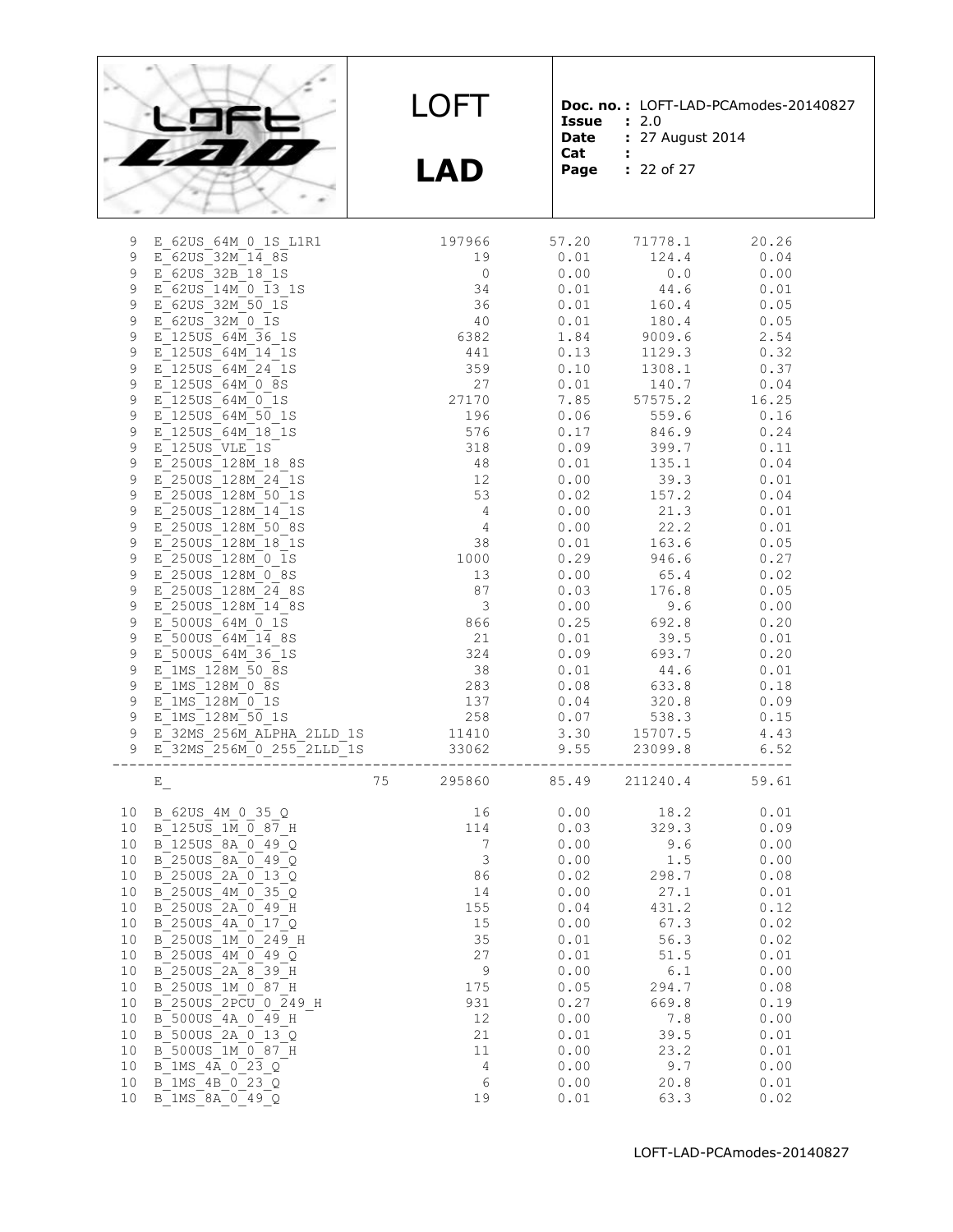

**LAD**

**Doc. no. :** LOFT-LAD-PCAmodes-20140827 **Issue :** 2.0

**Date :** 27 August 2014

- **Cat :**
- **Page :** 23 of 27

| 10       | B 1MS 8A 0 23 Q                                                                 |          | 215                     | 0.06         | 313.8                          | 0.09         |
|----------|---------------------------------------------------------------------------------|----------|-------------------------|--------------|--------------------------------|--------------|
| 10       | B 1MS 2A 0 13 Q                                                                 |          | 255                     | 0.07         | 560.8                          | 0.16         |
| 10       | B 1MS 4A 0 17 H                                                                 |          | 4                       | 0.00         | 37.5                           | 0.01         |
| 10       | B 1MS 8B 0 49 Q                                                                 |          | 55                      | 0.02         | 52.8                           | 0.01         |
| 10       | B 2MS 16A 0 23 Q                                                                |          | 90                      | 0.03         | 184.0                          | 0.05         |
| 10       | B 2MS 16B 0 49 Q                                                                |          | 9                       | 0.00         | 61.5                           | 0.02         |
| 10       | B_2MS_4B_0_35_H                                                                 |          | 329                     | 0.10         | 731.8                          | 0.21         |
| 10       | B 2MS 2A 0 23 H                                                                 |          | 18                      | 0.01         | 34.3                           | 0.01         |
| 10       | B 2MS 4A 0 35 H                                                                 |          | 15                      | 0.00         | 34.5                           | 0.01         |
| 10       | B $2MS^-16\overline{A}$ 0 49 Q                                                  |          | 18                      | 0.01         | 46.5                           | 0.01         |
| 10       | $B$ <sup>2</sup> MS <sup>2</sup> A $\overline{0}$ 49 H                          |          | 15                      | 0.00         | 19.6                           | 0.01         |
| 10       | B 2MS 8B 0 49 Q                                                                 |          | 43                      | 0.01         | 85.6                           | 0.02         |
| 10       | B 2MS 4A 0 13 Q                                                                 |          | 35                      | 0.01         | 96.3                           | 0.03         |
| 10       | B 2MS 16A 0 35 Q                                                                |          | 1205                    |              | $0.35$ $2216.0$<br>1.53 6769.5 | 0.63         |
| 10       | B 2MS 8B 0 35 Q                                                                 |          | 5303                    |              |                                | 1.91         |
| 10       | B 2MS 4A 0 49 H                                                                 |          | 3                       | 0.00         | 7.2                            | 0.00         |
| 10       | B 4MS 8B 0 49 H                                                                 |          | 36<br>21                | 0.01         | 50.0                           | 0.01         |
| 10       | B 4MS 4B 0 23 H                                                                 |          | 2079                    | 0.01<br>0.60 | 34.1                           | 0.01         |
| 10<br>10 | B 4MS 8A 0 35 H<br>B 4MS 16B 0 49 H                                             |          | $\circ$                 | 0.00         | 2887.4                         | 0.81<br>0.00 |
|          | B 4MS 4A 0 13 Q                                                                 |          |                         |              | 0.0                            |              |
| 10<br>10 | $B$ 4MS 16A $\overline{0}$ 35 H                                                 |          | 33<br>349               | 0.01<br>0.10 | 106.8<br>701.8                 | 0.03<br>0.20 |
| 10       | B 4MS 16B 0 249 H                                                               |          | 122                     | 0.04         | 263.8                          | 0.07         |
| 10       | B 4MS 16B 0 249 Q                                                               |          | 36                      |              | 55.7                           | 0.02         |
| 10       | B 4MS 4B 0 35 H                                                                 |          | 15                      | 0.01<br>0.00 | 34.4                           | 0.01         |
| 10       | $B$ 4MS 16A 0 249 Q                                                             |          | 20                      | 0.01         | 31.9                           | 0.01         |
| 10       | $B$ <sup>4</sup> MS <sup>-8A</sup> $\overline{0}$ <sup>23</sup> H <sup>-</sup>  |          | $\overline{\mathbf{3}}$ | 0.00         | 15.5                           | 0.00         |
| 10       | $B$ 4MS 16A 0 249 H                                                             |          | 171                     | 0.05         | 275.7                          | 0.08         |
| 10       | $B$ <sup>4</sup> MS <sup>6</sup> 8A $\overline{0}$ <sup>49</sup> H <sup>-</sup> |          | 43                      | 0.01         | 147.1                          | 0.04         |
| 10       | B 8MS 32M 0 35 H                                                                |          | 37                      | 0.01         | 66.7                           | 0.02         |
| 10       | B 8MS 14M 0 17 H                                                                |          | 33                      | 0.01         | 54.4                           | 0.02         |
| 10       | B 8MS 16A 0 35 H                                                                |          | 2080                    | 0.60         | 3768.3                         | 1.06         |
| 10       | B 8MS 16A 0 49 H                                                                |          | 34                      | 0.01         | 52.2                           | 0.01         |
| 10       | B 8MS 16A 0 35 H 4P                                                             |          | 6071                    | 1.75         | 7475.0                         | 2.11         |
| 10       | $B$ $8MS$ $8A$ $0$ 49 H                                                         |          | 33                      | 0.01         | 51.2                           | 0.01         |
| 10       | B 8MS 8A 0 17 H                                                                 |          | $\mathsf 9$             | 0.00         | 11.4                           | 0.00         |
| 10       | B 8MS 8A 0 23 H                                                                 |          | 16                      | 0.00         | 113.4                          | 0.03         |
| 10       | B 8MS 8A 0 35 H                                                                 |          | 55                      | 0.02         | 103.3                          | 0.03         |
| 10       | B 16MS 64M 0 249 H                                                              |          | 228                     | 0.07         | 778.4                          | 0.22         |
| 10       | B 16MS 14M 0 17 H                                                               |          | 15                      | 0.00         | 82.3                           | 0.02         |
| 10       | B 16MS 10M 0 13 H                                                               |          | 26                      | 0.01         | 209.5                          | 0.06         |
| 10       | B 16MS 16A 0 35 H                                                               |          | 8                       | 0.00         | 120.7                          | 0.03         |
| 10       | B 16MS 16B 0 49 H                                                               |          | 271                     | 0.08         | 574.6                          | 0.16         |
| 10       | B 16MS 16A 0 49 H                                                               |          | 162                     | 0.05         | 261.8                          | 0.07         |
| 10       | B 16MS 46M 0 49 H                                                               |          | 222                     | 0.06         | 401.8                          | 0.11         |
| 10       | B 32S 256M 0 255 H                                                              |          | 6                       | 0.00         | 16.6                           | 0.00         |
| 10       | B 32S 256M 0 255 F                                                              |          | 29                      | 0.01         | 113.3                          | 0.03         |
| 10       | B 62MS 32M 0 35 H                                                               |          | 108                     | 0.03         | 298.4                          | 0.08         |
| 10       | B 62MS 14M 0 17 H                                                               |          | 114                     | 0.03         | 376.1                          | 0.11         |
| 10       | B 250MS 128M 0 254                                                              |          | 888                     | 0.26         | 1874.0                         | 0.53         |
| 10       | B 500MS 32M 0 35                                                                |          | 150                     | 0.04         | 576.6                          | 0.16         |
| 10       | B 500MS 20M 0 23                                                                |          | 36                      | 0.01         | 76.3                           | 0.02         |
|          |                                                                                 | 71 — 200 | 22831                   | 6.60         | 35737.9                        | 10.09        |
|          | $B_{\perp}$                                                                     |          |                         |              |                                |              |
|          |                                                                                 |          |                         |              |                                |              |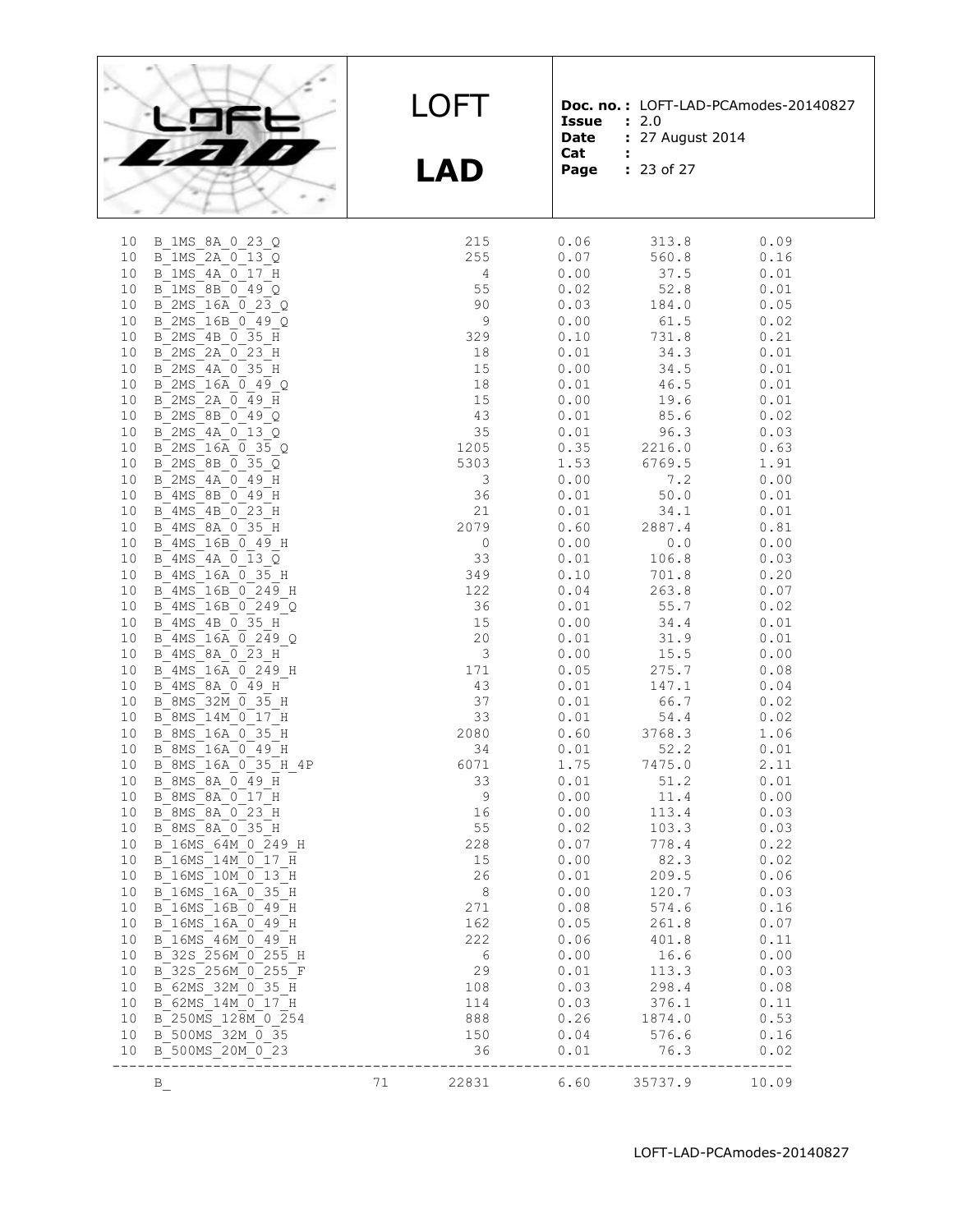|                                                                                                                                                                    |                                                                                                                                                                                                                                                                                                                                                                                                                                     |                 | LOFT<br><b>LAD</b>                                                                                                                                                                                                              | <b>Issue</b><br><b>Date</b><br>Cat:                                                                                                                                                                                                   | : 2.0<br>: 27 August 2014<br>Page : 24 of 27                                                                                                                                                                                 | Doc. no.: LOFT-LAD-PCAmodes-20140827                                                                                                                                                                                                  |
|--------------------------------------------------------------------------------------------------------------------------------------------------------------------|-------------------------------------------------------------------------------------------------------------------------------------------------------------------------------------------------------------------------------------------------------------------------------------------------------------------------------------------------------------------------------------------------------------------------------------|-----------------|---------------------------------------------------------------------------------------------------------------------------------------------------------------------------------------------------------------------------------|---------------------------------------------------------------------------------------------------------------------------------------------------------------------------------------------------------------------------------------|------------------------------------------------------------------------------------------------------------------------------------------------------------------------------------------------------------------------------|---------------------------------------------------------------------------------------------------------------------------------------------------------------------------------------------------------------------------------------|
| 11<br>11<br>11<br>11<br>11<br>11<br>11<br>11<br>11<br>11<br>11                                                                                                     | F 1US 0 24 249 16S<br>F 1US 0 18 249 16S<br>F 4US 0 18 249 16S<br>$F$ 4US $0$ 24 249 16S<br>$F_16US_0$ $\overline{0}$ $18$ $249$ $16S$<br>$F$ 31US 0 24 249 16S<br>F 62US 0 24 249 16S<br>11 F 125US 0 18 249 16S<br>$F_1250S_02424916S$<br>$F$ 1250S $0$ 14 249 16S<br>11 F 500US 0 24 249 64S<br>F_500US_0_12_249_64S<br>11 F 500US 0 18 249 64S<br>$F_4MS_0$ $18$ $249$ $64s$                                                    |                 | 16<br>11<br>$\overline{0}$<br>$\overline{0}$<br>$\overline{0}$<br>36<br>36<br>$\overline{0}$<br>66<br>18<br>54<br>$\overline{0}$<br>17<br>47                                                                                    | 0.00<br>0.00<br>0.00<br>0.00<br>0.00<br>0.01<br>0.01<br>0.00<br>0.02<br>0.01<br>0.02<br>0.00<br>0.00<br>0.01                                                                                                                          | 21.4<br>23.2<br>0.0<br>0.0<br>0.0<br>195.2<br>211.6<br>0.0<br>236.0<br>46.5<br>128.0<br>0.0<br>122.4<br>138.0                                                                                                                | 0.01<br>0.01<br>0.00<br>0.00<br>0.00<br>0.06<br>0.06<br>0.00<br>0.07<br>0.01<br>0.04<br>0.00<br>0.03<br>0.04                                                                                                                          |
| 12 <sup>°</sup><br>12                                                                                                                                              | $\mathbf{F}_{\perp}$<br>12 D 1US 0 249 1024 16S F<br>D_1US_0_249_128_4S_F<br>D_1US_0_249_128_1S_F<br>12 D_1US_0_249_128_1S_2LLD_F<br>12 D_1US_0_255_1024_16S_ALL_F<br>12 D_1US_0_255_1024_16S_ALL_F<br>12 D_1US_0_249_1024_16S_H<br>12 D_1US_0_249_1024_64S_F<br>12 D_1US_0_249_1024_64S_F<br>12 D_1US_0_249_1024_64S_F<br>195055                                                                                                   |                 | 14 301<br>123<br>573<br>835<br>195055                                                                                                                                                                                           | 0.17<br>0.24<br>$0.02$ 140.0<br>0.01                                                                                                                                                                                                  | $0.09$ $1122.2$<br>$0.04$ $439.3$<br>618.3<br>1490.8<br>$0.00$ 28.9<br>211.6<br>56.36 241788.3                                                                                                                               | 0.32<br>0.12<br>0.17<br>0.42<br>0.01<br>0.04<br>0.06<br>68.23                                                                                                                                                                         |
| 13<br>13<br>13<br>13<br>13<br>13<br>13<br>13<br>$13$<br>13<br>13<br>13<br>13<br>13<br>13<br>13<br>13<br>13<br>$13$<br>13<br>13<br>13<br>13<br>13<br>13<br>13<br>13 | $D_{\_}$<br>13 PF CRAB 4D<br>PF CRAB 3D<br>PF CRAB 3G<br>PF CRAB 3H<br>PF CRAB 5H<br>PF CRAB 6H<br>PF CRAB 3I<br>PF CRAB 3K<br>PF CRAB 3M<br>PF CRAB 30<br>PF CRAB 3P<br>PF CRAB 3U<br>PF CRAB 3V<br>PF CRAB 3W<br>PF CRAB 3X<br>PF CRAB 3Y<br>PF CRAB 3DD<br>PF CRAB 3EE<br>PF CRAB 3GG<br>PF CRAB 3HH<br>PF CRAB 3II<br>PF CRAB 3JJ<br>PF CRAB 3KK<br>PF CRAB 3LL<br>PF CRAB 3MM<br>PF CRAB 3NN<br>PF CRAB 3PP<br>$PF$ $CRAB_3QQ$ | $7\overline{)}$ | 196700<br>$\overline{0}$<br>12 <sup>°</sup><br>9<br>26<br>26<br>26<br>14<br>12<br>3<br>9<br>9<br>$18\,$<br>33<br>3<br>$2\,8$<br>6<br>3<br>3<br>$\mathsf 3$<br>45<br>24<br>12<br>$\mathbf{2}$<br>3<br>$\mathsf 3$<br>3<br>3<br>3 | 56.84<br>0.00<br>0.00<br>0.00<br>0.01<br>0.01<br>0.01<br>0.00<br>0.00<br>0.00<br>0.00<br>0.00<br>0.01<br>0.01<br>0.00<br>0.01<br>0.00<br>0.00<br>0.00<br>0.00<br>0.01<br>0.01<br>0.00<br>0.00<br>0.00<br>0.00<br>0.00<br>0.00<br>0.00 | 244717.2<br>0.0<br>7.8<br>7.5<br>17.8<br>81.3<br>81.3<br>10.8<br>9.8<br>2.4<br>5.6<br>5.9<br>15.8<br>19.8<br>1.3<br>90.8<br>4.6<br>2.2<br>1.8<br>$2\cdot 6$<br>12.9<br>13.1<br>6.1<br>1.2<br>1.6<br>2.1<br>1.9<br>2.4<br>2.3 | 69.06<br>0.00<br>0.00<br>0.00<br>0.01<br>0.02<br>0.02<br>0.00<br>0.00<br>0.00<br>0.00<br>0.00<br>0.00<br>0.01<br>0.00<br>0.03<br>0.00<br>0.00<br>0.00<br>0.00<br>0.00<br>0.00<br>0.00<br>0.00<br>0.00<br>0.00<br>0.00<br>0.00<br>0.00 |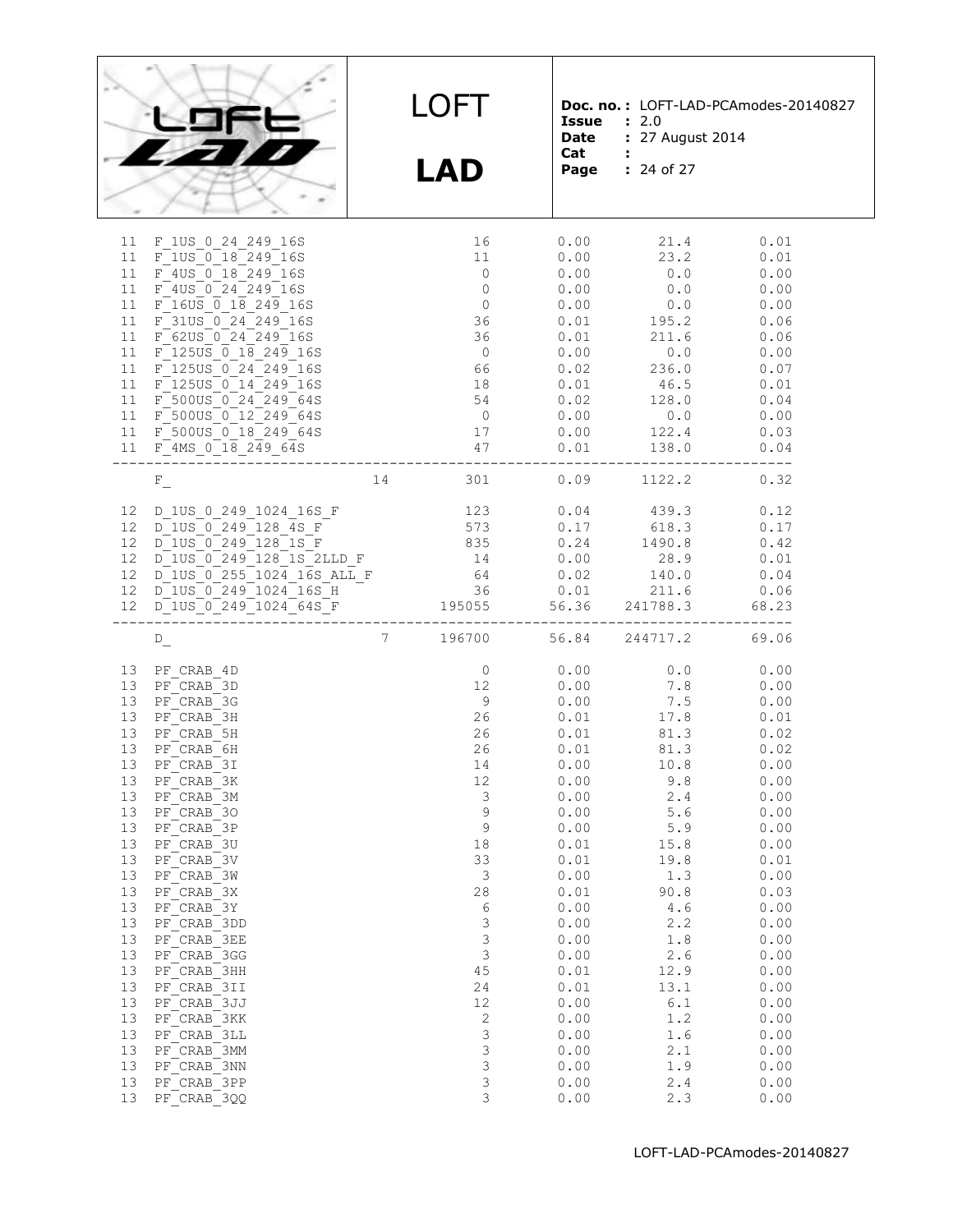|  | 59FE |  |
|--|------|--|
|  | 27 T |  |
|  |      |  |

**LAD**

**Doc. no. :** LOFT-LAD-PCAmodes-20140827 **Issue :** 2.0

- **Date :** 27 August 2014 **Cat :**
	-

**Page :** 25 of 27

| 13              | PF CRAB 3RR                                                                |    | 3                                     | 0.00 | 1.3     | 0.00 |
|-----------------|----------------------------------------------------------------------------|----|---------------------------------------|------|---------|------|
| 13 <sup>°</sup> | PF CRAB 3TT                                                                |    | $\mathcal{S}$                         | 0.00 | 1.9     | 0.00 |
| 13              | PF CRAB 3UU                                                                |    | 6                                     | 0.00 | 3.8     | 0.00 |
| 13              | PF CRAB 3VV                                                                |    | 12                                    | 0.00 | 6.1     | 0.00 |
| 13              |                                                                            |    | 41                                    | 0.01 | 27.0    | 0.01 |
|                 | PF CRAB 3WW                                                                |    |                                       |      |         |      |
| 13              | PF CRAB 3XX                                                                |    | $\mathfrak{Z}$                        | 0.00 | 2.5     | 0.00 |
| 13              | PF CRAB 3YY                                                                |    | 3                                     | 0.00 | 2.3     | 0.00 |
| 13              | PF CRAB 3AAA                                                               |    | $\mathfrak{Z}$                        | 0.00 | 2.6     | 0.00 |
| 13              | PF CRAB 3BBB                                                               |    | $\mathfrak{Z}$                        | 0.00 | 1.9     | 0.00 |
| 13              | PF CRAB 3CCC                                                               |    | $\mathbf{2}$                          | 0.00 | 1.6     | 0.00 |
| 13              | PF CRAB 3FFF                                                               |    | $\mathfrak{Z}$                        | 0.00 | 1.5     | 0.00 |
| 13              | PF CRAB 3GGG                                                               |    | $\mathfrak{Z}$                        | 0.00 | 1.7     | 0.00 |
| 13              | PF CRAB 3HHH                                                               |    | $\mathcal{S}$                         | 0.00 | 1.8     | 0.00 |
| 13              | PF CRAB 3III                                                               |    | 30                                    | 0.01 | 63.9    | 0.02 |
| 13              |                                                                            |    | $\sqrt{6}$                            | 0.00 | 3.3     | 0.00 |
|                 | PF CRAB 3JJJ                                                               |    |                                       |      |         |      |
| 13              | PF CRAB 3KKK                                                               |    | $\mathsf 3$                           | 0.00 | 1.7     | 0.00 |
| 13              | PF CRAB 3LLL                                                               |    | $\sqrt{4}$                            | 0.00 | 7.4     | 0.00 |
| 13              | PF CRAB 3MMM                                                               |    | $\mathcal{S}$                         | 0.00 | 2.5     | 0.00 |
| 13              | PF CRAB 3NNN                                                               |    | $\begin{array}{c} 3 \\ 9 \end{array}$ | 0.00 | 2.9     | 0.00 |
| 13              | PF CRAB 3000                                                               |    |                                       | 0.00 | 10.0    | 0.00 |
| 13              | PF_CRAB_3PPP                                                               |    | 54                                    | 0.02 | 72.5    | 0.02 |
|                 |                                                                            |    |                                       |      |         |      |
|                 | $\rm{PF}_{\_}$                                                             | 49 | 541                                   | 0.16 | 632.7   | 0.18 |
|                 |                                                                            |    |                                       |      |         |      |
| 14              | SB 16US 0 249 250MS                                                        |    | 3                                     | 0.00 | 5.7     | 0.00 |
|                 | SB 31US 0 249 500MS                                                        |    | $\overline{2}$                        |      |         |      |
| 14              |                                                                            |    | 13                                    | 0.00 | 5.8     | 0.00 |
| 14              | SB 31US 0 13 500MS                                                         |    |                                       | 0.00 | 43.1    | 0.01 |
| 14              | SB 31US 14 17 500MS                                                        |    | 10                                    | 0.00 | 38.9    | 0.01 |
| 14              | SB 31US 14 23 500MS                                                        |    | $\begin{array}{c} 3 \\ 3 \end{array}$ | 0.00 | 4.1     | 0.00 |
| 14              | SB 31US 24 49 500MS                                                        |    |                                       | 0.00 | 4.1     | 0.00 |
| 14              | SB 31US 50 249 500MS                                                       |    | $\overline{1}$                        | 0.00 | 3.5     | 0.00 |
| 14              | SB 31US 0 249 500MS PCU135                                                 |    | 119                                   | 0.03 | 64.1    | 0.02 |
| 14              | SB_31US_0_249_500MS_PCU135<br>SB_31US_0_249_500MS_PCU24                    |    | 119                                   | 0.03 | 64.1    | 0.02 |
| 14              | SB 31US 0 249 500MS L1R1 PCU13 119                                         |    |                                       | 0.03 | 64.1    | 0.02 |
| 14              |                                                                            |    |                                       | 0.01 | 27.8    | 0.01 |
| 14              | $SB^31US^-0^-249^-500MS^-L1R1^-PCU24$<br>$SB^62US^-0^-249^-500MS^-2LLD$ 34 |    |                                       |      | 42.2    |      |
|                 |                                                                            |    |                                       | 0.01 |         | 0.01 |
| 14              | SB 62US 0 23 500MS                                                         |    | 414                                   | 0.12 | 671.6   | 0.19 |
| 14              | $SB_62US_24_249_500MS$                                                     |    | 409                                   | 0.12 | 655.5   | 0.18 |
| 14              | SB 62US 0 17 500MS                                                         |    | 198                                   | 0.06 | 570.8   | 0.16 |
| 14              | SB 62US 18 35 500MS                                                        |    | 130                                   | 0.04 | 429.6   | 0.12 |
| 14              | SB 62US 24 49 500MS                                                        |    | 70                                    | 0.02 | 90.3    | 0.03 |
| 14              | SB 62US 0 49 500MS                                                         |    | 13                                    | 0.00 | 36.3    | 0.01 |
|                 | 14 SB 62US 0 35 500MS                                                      |    | 262                                   | 0.08 | 571.2   | 0.16 |
| 14              | SB 62US 18 49 500MS                                                        |    | 68                                    | 0.02 | 141.2   | 0.04 |
| 14              | SB 62US 0 13 500MS                                                         |    | 288                                   | 0.08 | 195.0   | 0.06 |
| 14              | SB 62US 14 23 500MS                                                        |    | 288                                   | 0.08 |         |      |
|                 |                                                                            |    |                                       |      | 195.0   | 0.06 |
| 14              | SB 62US 0 249 500MS                                                        |    | 47                                    | 0.01 | 166.1   | 0.05 |
| 14              | SB 62US 36 249 500MS                                                       |    | 18                                    | 0.01 | 19.6    | 0.01 |
| 14              | SB 125US 0 13 1S                                                           |    | 11189                                 | 3.23 | 19908.0 | 5.62 |
| 14              | SB 125US 0 17 1S                                                           |    | 2193                                  | 0.63 | 3012.4  | 0.85 |
| 14              | SB 125US 18 35 1S                                                          |    | 795                                   | 0.23 | 2712.7  | 0.77 |
| 14              | SB 125US 0 249 1S 2LLD                                                     |    | 1480                                  | 0.43 | 6652.2  | 1.88 |
| 14              | SB 125US 14 17 1S                                                          |    | 1718                                  | 0.50 | 3786.3  | 1.07 |
| 14              | SB 125US 14 23 1S                                                          |    | 568                                   | 0.16 | 1274.0  | 0.36 |
| 14              | SB 125US 24 35 1S                                                          |    | 271                                   | 0.08 | 402.8   | 0.11 |
|                 |                                                                            |    |                                       |      |         |      |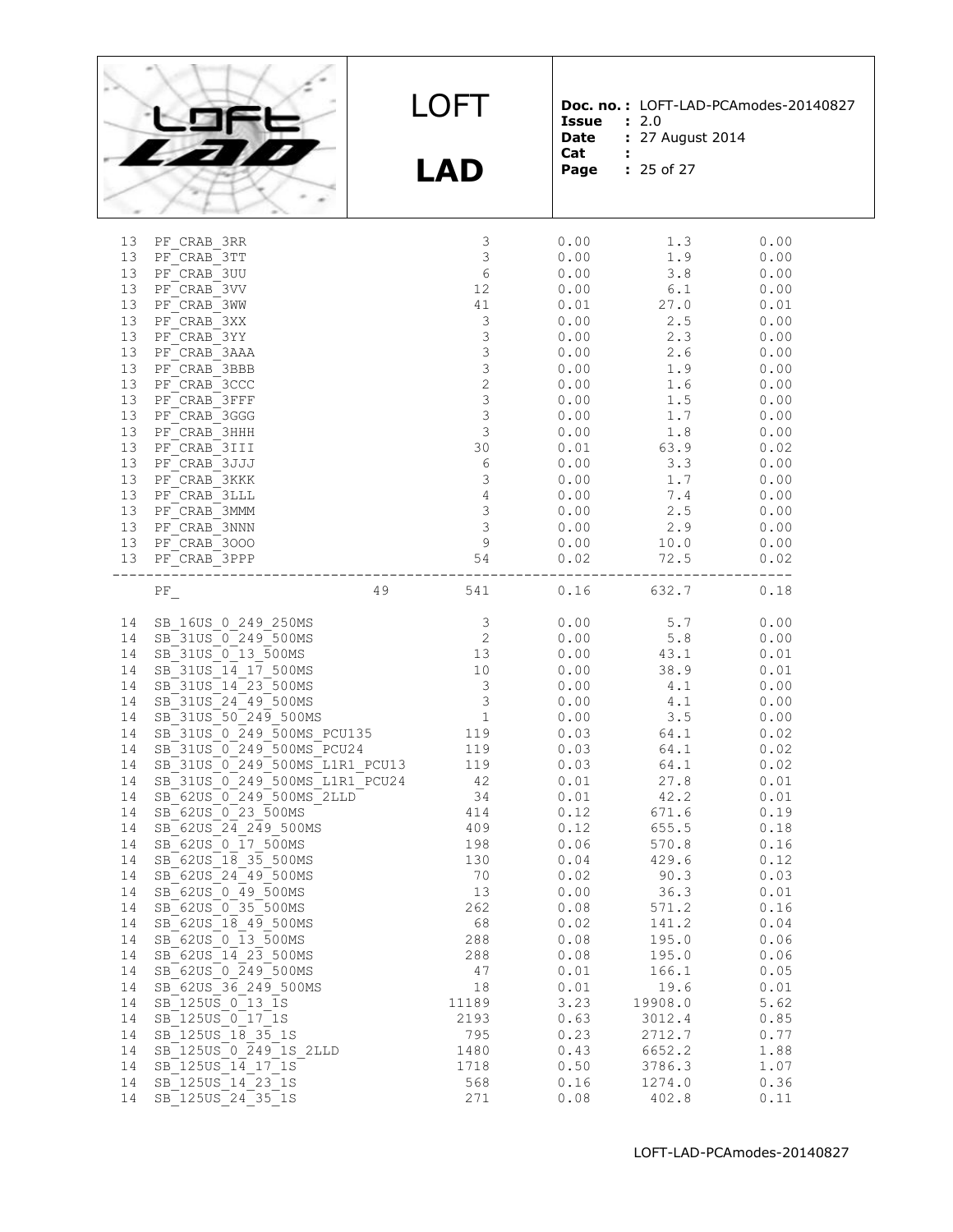

**LAD**

**Doc. no. :** LOFT-LAD-PCAmodes-20140827 **Issue :** 2.0

**Date :** 27 August 2014<br>**Cat :** 

- **Cat :**
	-

**Page :** 26 of 27

| 14       | SB 125US 0 23 1S                                                                          |              | 25                                                                                        | 0.01          | 112.2           | 0.03          |
|----------|-------------------------------------------------------------------------------------------|--------------|-------------------------------------------------------------------------------------------|---------------|-----------------|---------------|
| 14       | SB 125US 24 49 1S                                                                         |              | 92                                                                                        | 0.03          | 159.2           | 0.04          |
| 14       | SB 125US 24 249 1S                                                                        |              | 204                                                                                       | 0.06          | 1089.3          | 0.31          |
| 14       | SB 125US 18 23 1S                                                                         |              | 872                                                                                       | 0.25          | 2268.9          | 0.64          |
| 14       | SB_125US_18_249_1S                                                                        |              | 38                                                                                        | 0.01          | 52.6            | 0.01          |
| 14       | SB 125US 14 249 1S                                                                        |              | 363                                                                                       | 0.10          | 1636.4          | 0.46          |
| 14       | SB 125US 8 13 1S                                                                          |              | 4998                                                                                      | 1.44          | 5806.3          | 1.64          |
| 14       | SB 125US 8 249 1S                                                                         |              | 4101                                                                                      | 1.18          | 6300.7          | 1.78          |
| 14       | SB 125US 36 49 1S                                                                         |              | 32                                                                                        | 0.01          | 118.9           | 0.03          |
| 14       | SB 125US 50 249 1S                                                                        |              | 89                                                                                        | 0.03          | 253.1           | 0.07          |
| 14       | SB 125US 8 39 1S                                                                          |              | 225                                                                                       | 0.07          | 284.1           | 0.08          |
| 14       | SB 125US 40 249 1S                                                                        |              | 225                                                                                       | 0.07          | 284.1           | 0.08          |
| 14       | SB 125US 14 35 1S                                                                         |              | 4748                                                                                      | 1.37          | 14657.3         | 4.14          |
| 14       | $SB$ <sup>125US<sup>0</sup> 49 1s</sup>                                                   |              | 83                                                                                        | 0.02          | 226.3           | 0.06          |
| 14       | SB 125US 0 35 1S                                                                          |              | 109                                                                                       | 0.03          | 332.3           | 0.09          |
| 14       | SB 125US 36 249 1S                                                                        |              | $7\phantom{.0}$                                                                           | 0.00          | 52.3            | 0.01          |
| 14       | SB 125US 0 249 1S                                                                         |              | 6625                                                                                      | 1.91          | 14658.9         | 4.14          |
| 14       | SB 250US 36 249 2S                                                                        |              | 144                                                                                       | 0.04          |                 |               |
|          |                                                                                           |              |                                                                                           |               | 113.0           | 0.03          |
| 14       | SB 250US 14 17 2S                                                                         |              | 332                                                                                       | 0.10          | 709.9           | 0.20          |
| 14       | SB 250US 18 49 2S                                                                         |              | 148                                                                                       | 0.04          | 189.9           | 0.05          |
| 14       | SB 250US 14 35 2S                                                                         |              | 730                                                                                       | 0.21          | 2241.6          | 0.63          |
| 14       | SB 250US 8 13 2S                                                                          |              | 107                                                                                       | 0.03          | 199.5           | 0.06          |
| 14       | SB 250US 40 249 2S                                                                        |              | $\,9$                                                                                     | 0.00          | 6.1             | 0.00          |
| 14       | SB 250US 0 35 2S                                                                          |              | 54                                                                                        | 0.02          | 101.8           | 0.03          |
| 14       | $SB_250US_36_492s$                                                                        |              | $\sqrt{6}$                                                                                | 0.00          | 32.1            | 0.01          |
| 14       | $SB$ <sup>250US</sup> <sup>14<sup>249</sup> 2S</sup>                                      |              | 147                                                                                       | 0.04          | 250.7           | 0.07          |
| 14       | SB 250US 50 249 2S                                                                        |              | 155                                                                                       | 0.04          | 457.6           | 0.13          |
| 14       | SB 250US 0 249 2S 2LLD PCU135                                                             |              | 931                                                                                       | 0.27          | 669.8           | 0.19          |
| 14       | $SB$ <sup>250US</sup> <sup>0</sup> 249 <sup>2</sup> 2S <sup>2</sup> LLD <sup>P</sup> CU24 |              | $\begin{array}{c} \n \begin{array}{c}\n 231 \\  \hline\n 27\n \end{array} \n \end{array}$ | 0.27          | 669.8           | 0.19          |
| 14       | SB 250US 0 13 2S                                                                          |              |                                                                                           | 0.80          | 3695.0          | 1.04          |
| 14       | SB 250US 14 23 2S                                                                         | The Co       | 93                                                                                        | 0.03          | 207.5           | 0.06          |
| 14       | SB 250US 24 35 2S                                                                         |              | 93                                                                                        | 0.03          | 198.4           | 0.06          |
| 14       | $SB^-250US^-0$ $\bar{17}$ $\bar{2}S$                                                      |              | 279                                                                                       | 0.08          | 267.4           | 0.08          |
| 14       | SB 250US 18 23 2S                                                                         |              | 10                                                                                        | 0.00          | 35.5            | 0.01          |
| 14       | SB 250US 24 49 2S                                                                         |              | $\epsilon$                                                                                | 0.00          | 32.1            | 0.01          |
| 14       | SB 250US 0 49 2S                                                                          |              | 168                                                                                       | 0.05          | 287.5           | 0.08          |
| 14       | SB 250US 18 35 2S                                                                         |              | 145                                                                                       | 0.04          | 152.7           | 0.04          |
| 14       | SB 250US 0 249 2S 2LLD                                                                    |              | 496                                                                                       | 0.14          | 1110.8          | 0.31          |
| 14       | SB 250US 18 249 2S                                                                        |              | 15                                                                                        | 0.00          | 67.3            | 0.02          |
| 14       | SB 500US 18 35 2S                                                                         |              | 9                                                                                         | 0.00          | 18.9            | 0.01          |
| 14       | SB 500US 36 49 2S                                                                         |              | $\overline{9}$                                                                            | 0.00          | 18.9            | 0.01          |
| 14       | SB 500US 14 17 2S                                                                         |              | 24                                                                                        | 0.01          | 43.5            | 0.01          |
| 14       | SB 500US 18 23 2S                                                                         |              | 24                                                                                        | 0.01          | 43.5            | 0.01          |
|          |                                                                                           |              |                                                                                           |               |                 |               |
| 14       | SB 500US 50 249 2S                                                                        |              | 42                                                                                        | 0.01          | 70.0            | 0.02          |
| 14       | SB 500US 0 17 2S                                                                          |              | 17                                                                                        | 0.00          | 98.4            | 0.03          |
| 14       | SB 500US 0 13 2S                                                                          |              | 24                                                                                        | 0.01          | 43.5            | 0.01          |
|          | SB                                                                                        | 77 — 20      | 51638                                                                                     | 14.92         | 102183.8        | 28.84         |
| 15       | PSB_125US_0_35_1S                                                                         |              | 8                                                                                         | 0.00          | 3.7             | 0.00          |
|          | PSB                                                                                       | $\mathbf{1}$ | 8                                                                                         | 0.00          | 3.7             | 0.00          |
|          |                                                                                           |              |                                                                                           |               |                 |               |
| 16<br>16 | CB 32US 1M 0 249 Q<br>CB 125US 1M 0 249 H                                                 |              | 10<br>58524                                                                               | 0.00<br>16.91 | 47.4<br>40616.2 | 0.01<br>11.46 |